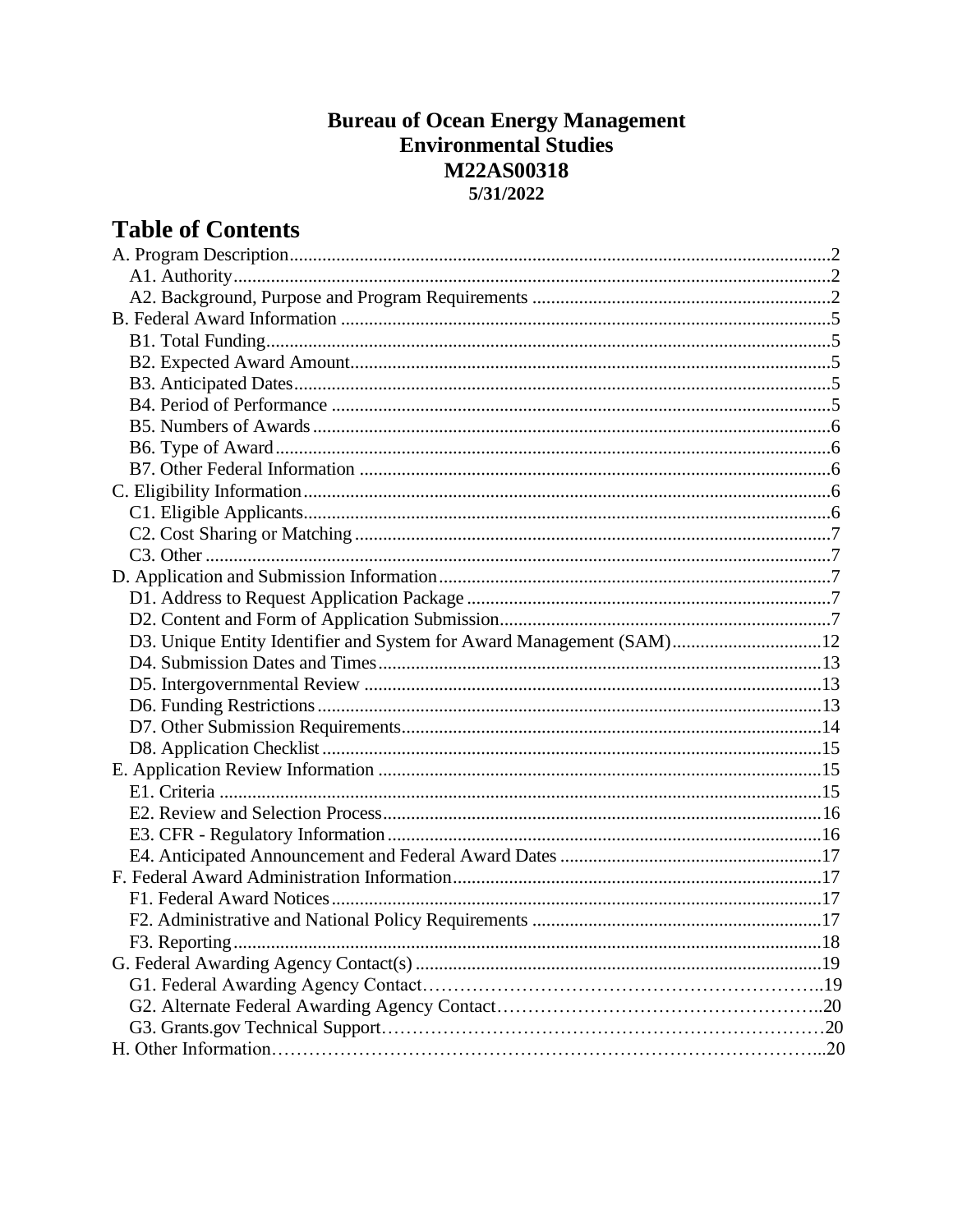#### **A. Program Description**

#### **A1. Authority**

Section 1346 of the Outer Continental Shelf Lands Act (OCSLA) mandates the conduct of environmental and socioeconomic studies needed for the assessment and management of environmental impacts on the human, marine, and coastal environments which may be affected by oil and gas or other mineral development. OCSLA Section 1345 authorizes the use of cooperative agreements with affected States to meet the requirements of OCSLA, including sharing of information, joint utilization of available expertise, formation of joint monitoring arrangements to carry out applicable Federal and State laws, regulations, and stipulations relevant to outer continental shelf operations both onshore and offshore.

#### **A2. Background, Purpose and Program Requirements**

**PURPOSE:**The Mississippi River Delta Front (MRDF) off the coast of Louisiana is a heavily sedimented area of known seafloor instability that is prone to subsea gravity flows (e.g., mudflows, debris flows, hypopycnal flows, turbidity flows, gravity currents, etc.). Despite previous research —primarily limited to discrete study areas within the MRDF — and recent developments in seafloor mapping, sampling, and modeling, large knowledge and data gaps exist regarding the environmental forcing mechanisms driving gravity flow occurrence, as well as the location, frequency, and magnitude of such events. The MRDF also contains extensive development of State and Federally regulated oil and gas infrastructure, as well as numerous known and potential archaeological sites (e.g., historic shipwrecks). The purpose of this Agreement is for BOEM and its designated Federal partners to assist the State of Louisiana in: (1) producing a map of the entire MRDF for the first time using modern seafloor mapping tools and techniques, (2) collecting and analyzing oceanographic, geological, and geotechnical data sets at selected locations within the MRDF, (3) incorporating numerical modeling and machine learning to identify areas of low-to-high probability for future gravity flow occurrence and associated risk to offshore infrastructure, (4) evaluating new and/or existing technologies to detect and monitor gravity flow events, and (5) identifying benthic habitats and conducting archaeological analyses of selected shipwrecks that have been or have the potential to be impacted by gravity flows. This information will primarily be used to inform the State's and BOEM's environmental analyses and regulatory decision-making regarding offshore conventional and renewable energy development.

#### **BACKGROUND**

The MRDF is a highly dynamic environment where oceanic, atmospheric, and fluvial drivers interact. These interactions include sediment deposition, seafloor instability, annual storms and hurricanes, and other high-energy sediment transport processes. Since the late 1970s, numerous studies have examined sediment transport in the MRDF and identified areas of instability and gravity flow activity that pose a considerable risk to oil- and gas-related infrastructure (Coleman et al. 1980, Nodine et al. 2007a, Chaytor et al. 2020, Bentley et al. 2022). For example, in 2004 the Taylor Energy platform in Mississippi Canyon lease block 20 was toppled by gravity flows a

Page 2 of 20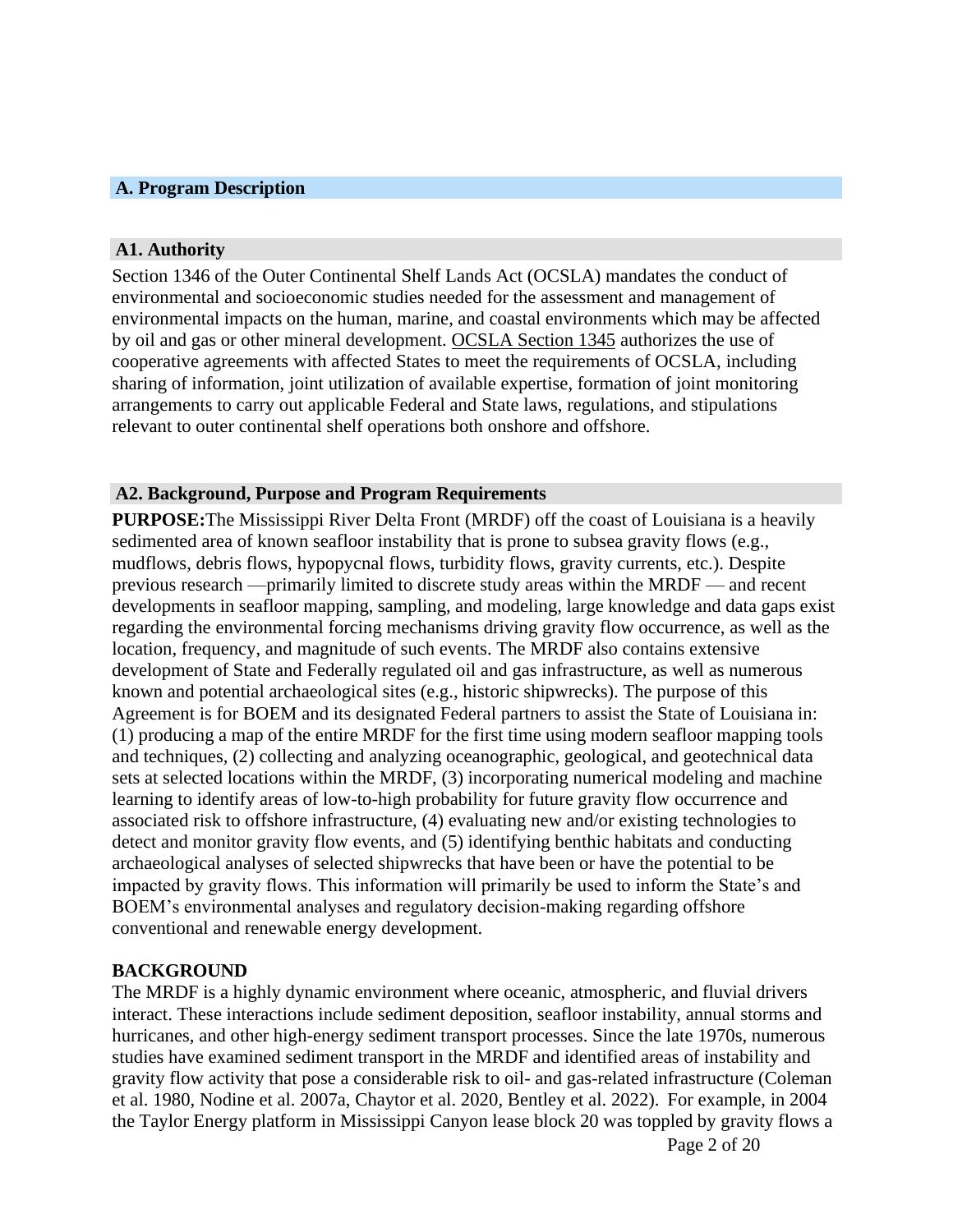few days after the passage of Hurricane Ivan, resulting in the longest and second-largest oil spill in U.S. history. That storm and other hurricanes also are known to have displaced active pipelines thousands of feet, risking pipeline damage and potential hydrocarbon spills (Thompson et al. 2005, Nodine et al. 2007b). Though many previous studies have identified impacts to oil and gas infrastructure following hurricanes or major storm events, more recent studies suggest that gravity flows occur over annual or shorter timescales (Obelcz et al. 2017, Galloway 2017).

In addition to being actively leased for oil and gas development, the MRDF also contains known and reported shipwrecks of potential historical significance, as well as benthic habitats. As part of its responsibilities under the National Historic Preservation Act (NHPA) of 1966, BOEM requires avoidance of historic shipwrecks during permitted activities. To date, avoidance mitigations have been applied to over 20 known or potential shipwrecks in the MRDF; however, subsequent post-discovery surveys have yielded evidence that at least some of these shipwrecks are being displaced as much as hundreds of meters by recent gravity flow events (Chaytor et al. 2020). One example is *Virginia*, an American oil tanker sunk by a German U-boat in 1942 off the Southwest Pass of the Mississippi River. Between 2004 and 2007, following several hurricanes in the northern Gulf of Mexico, the shipwreck moved more than 365 m toward the southeast. Between 2007 and 2017 it had moved an additional 60 m to the southwest. Displacement distances of this scale exceed BOEM's typical minimum avoidance requirements for agency permitted activities, placing both the archaeological sites and nearby industry infrastructure at risk, and potentially introducing adverse impacts that invalidate previous National Environmental Policy Act (NEPA) and NHPA regulatory analyses.

The entire MRDF has been morphologically categorized via seafloor mapping into zones of mudflow gullies, mudflow lobes that coalesce downslope of the gullies, and undisturbed seafloor. The preconditioning and triggering factors for MRDF seafloor instability are also qualitatively well known, including rapid sedimentation, biogenic gas charging, river floods, and hurricane and other storm passage. However, the last major regional-scale surveys and studies of sediment instabilities in the MRDF occurred in the late 1970s. Additional studies since then have primarily focused on relatively small survey areas or temporally isolated gravity flow events following major storms. Recent developments in geophysical surveying, geotechnical seafloor sampling, and numerical modeling have greatly improved the ability to conduct comprehensive regional studies regarding gravity flows throughout the MRDF. Multibeam bathymetry and chirp sub-bottom profiling has increased the volume and resolution of documented instability events. Numerous chronology methods, including radioisotope geochronology, constrain the timing and recurrence interval of seafloor instability. Deterministic and probabilistic models improve our ability to understand the driving forces of seafloor instability and identify regions likely to be instability prone.

The OASIS collaboration follows a recent (2014-2017) BOEM-funded pilot study that synthesized all previous research conducted on MRDF seafloor instability and used modern techniques to study select areas of the MRDF (Bentley et al. 2022). The major findings of the "Mass Wasting Processes and Products of the Mississippi Delta Front: Data Synthesis and Observation" study can be summarized as follows:

• The entire MRDF is in a state of decline (deepening) since initial surveys conducted in the 1970s, likely due to reduction in river-sourced sediment discharge from ~400 Mt/year to ~200 Mt/year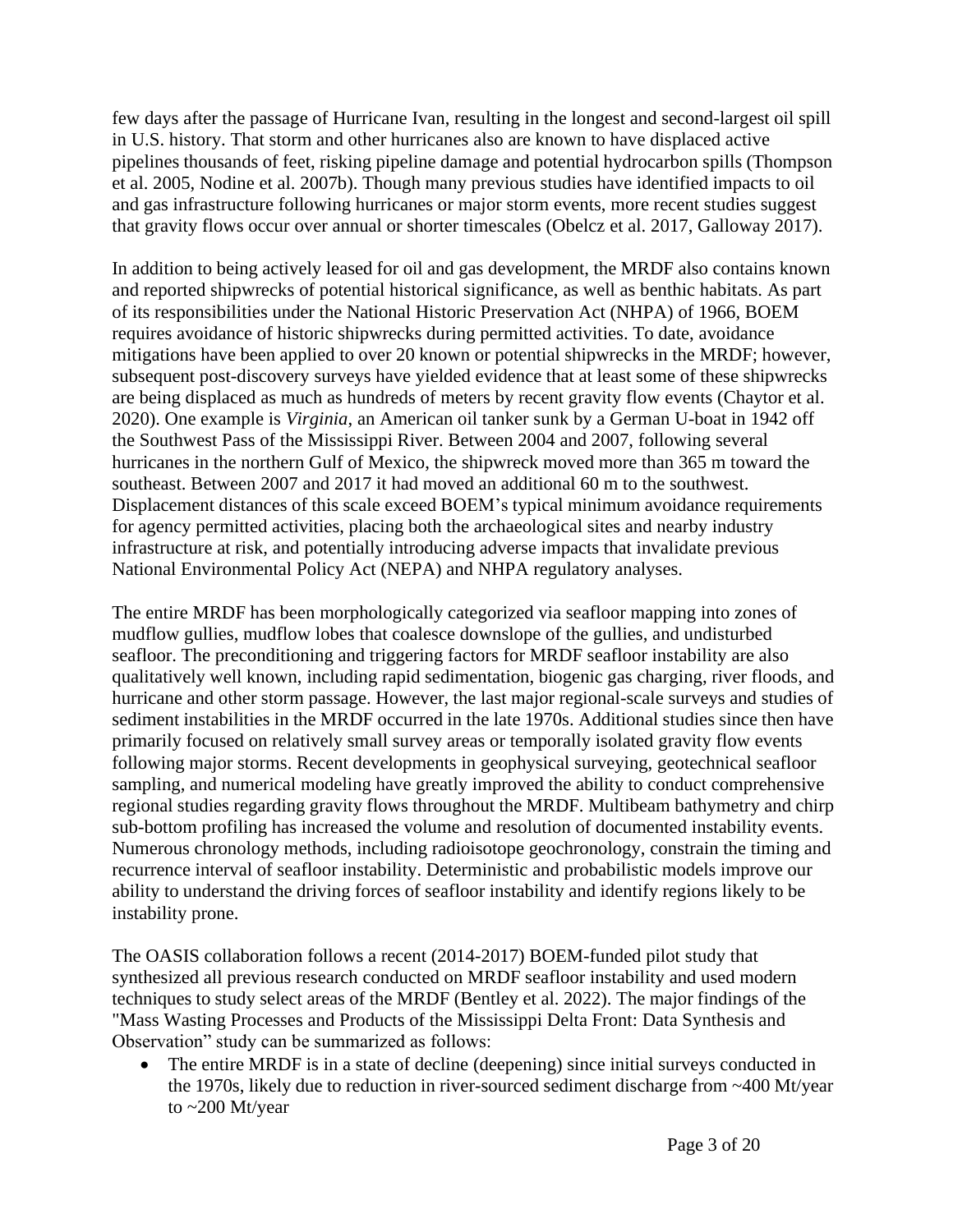- MRDF seafloor instability events occur on an annual or greater frequency, and gravity flow zones can deepen and shoal at rates  $> 1$  m/year. The failure planes of mudflow movement are likely deeper than ~3 m.
- Gravity flow movement is spatially and temporally heterogeneous; adjacent blocks of sediment in gravity flow gullies can differ in annual lateral movement by tens of meters.

That pilot study additionally built on the results of another BOEM-funded study (Harris et al., 2020), which found:

- The suspended sediment model indicated that episodic suspended transport down the Mississippi and De Soto Canyons was fed principally by sediment fluxes generated by wave resuspension on the shelf
- hurricane conditions from two events, despite only lasting for a few days, accounted for about 30% of the sediment delivered from the continental shelf to the slope in one year
- The remaining 70% was accounted for by plume delivery and transport during the moderate intensity frontal passage, a common occurrence during the spring season in the northern Gulf of Mexico
- identification of a time lag of about five days between maximum atmospheric forcing at the coastline and maximum offshore sediment transport down the slope at those and other locations. This finding was similar to the observed lag (about four days) between maximum sea level rise at the shoreline and when the platform in Mississippi Canyon block 20 was toppled by gravity currents following Hurricane Ivan

The goal of this Cooperative Agreement is to address MRDF knowledge and data gaps identified by the BOEM pilot study (Bentley et al. 2022) and other previous research (Maloney et al. 2018; Maloney et al. 2020) by building a multidisciplinary team of academic, private sector, and federal scientists. The OASIS Partnership currently includes representatives from multiple federal agencies with mission interests in the MRDF including BOEM, the Bureau of Safety and Environmental Enforcement (BSEE), the United States Geological Survey (USGS), the Naval Research Laboratory (NRL), the National Oceanic and Atmospheric Administration's National Centers for Environmental Information (NOAA NCEI), the National Geospatial-Intelligence Agency (NGA), and the National Energy Technology Laboratory (NETL). OASIS will incorporate monetary and/or in-kind contributions from each partner agency, with specific contributions detailed in the attached Statement of Work.

The Recipient academic institution will provide additional data collection, processing, and analysis, as well as central project management and coordination of all OASIS tasks, including serving as the dedicated liaison between partner agencies. See attached Statement of Work for more information.

In addition to Federal contributions detailed in the Statement of Work, the project is seeking external sponsorship from the National Oceanographic Partnership Program (NOPP), which exists to facilitate partnerships between Federal, academic, private, and industry sectors. If the project is selected for NOPP sponsorship, additional funds, equipment, or in-kind support from other Federal agencies may be used to expand the scope of the project.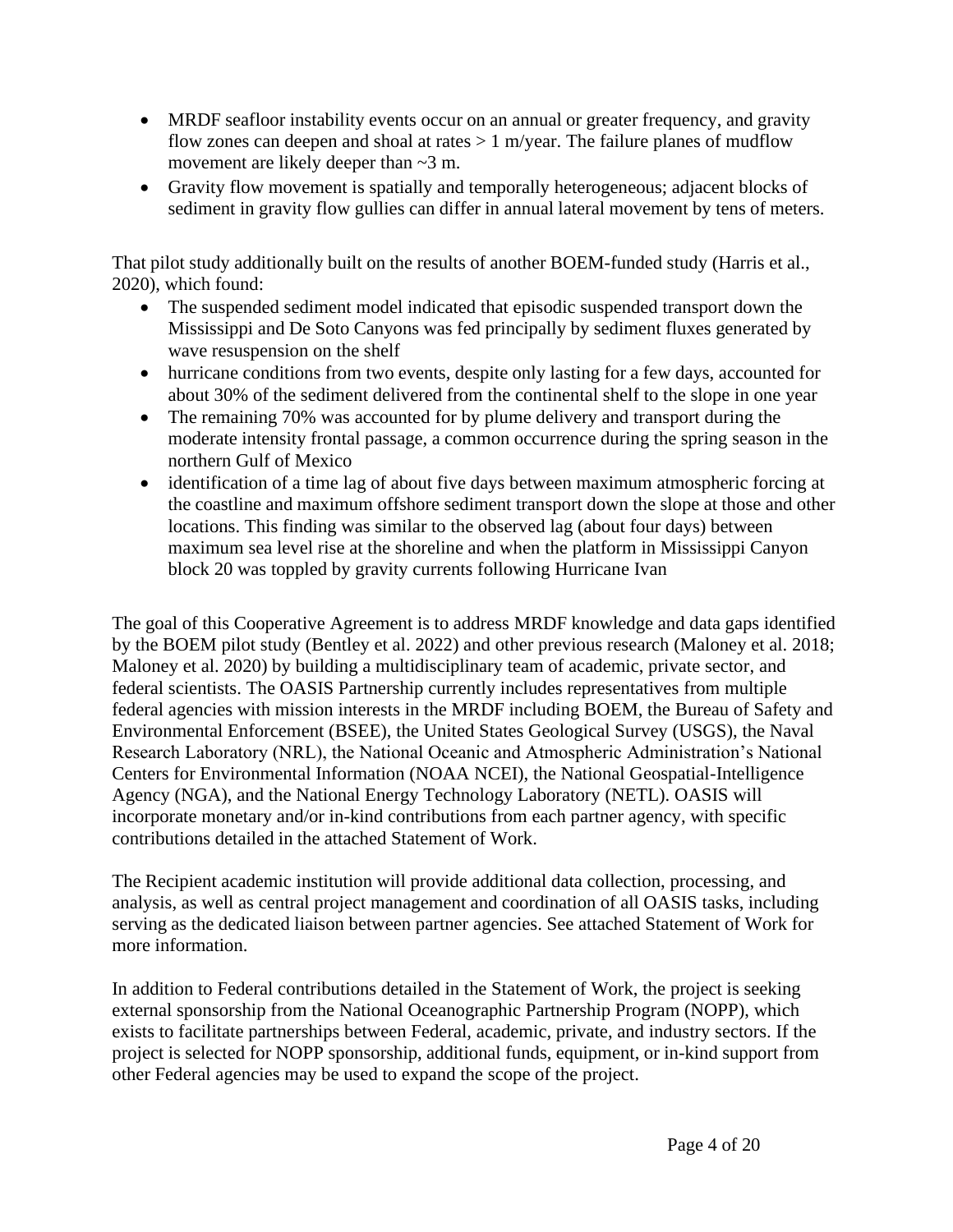## **Catalog of Federal Domestic Assistance (CFDA) Number**

15.423

## **Authorization Legislation**

Section 1346 of the Outer Continental Shelf Lands Act (OCSLA) mandates the conduct of environmental and socioeconomic studies needed for the assessment and management of environmental impacts on the human, marine, and coastal environments which may be affected by oil and gas or other mineral development. OCSLA Section 1345 authorizes the use of cooperative agreements with affected States to meet the requirements of OCSLA, including sharing of information, joint utilization of available expertise, formation of joint monitoring arrangements to carry out applicable Federal and State laws, regulations, and stipulations relevant to outer continental shelf operations both onshore and offshore.

## **B. Federal Award Information**

# **B1. Total Funding**

**Estimated Total Funding** \$3,798,393

The total amount of federal funds available for this multi-year award is anticipated to be \$3,798,393, subject to the availability of funds. BOEM anticipates making one cooperative agreement award in FY 2022 for one proposal submitted under this Program Announcement. This Program Announcement describes the specific project that may be awarded to the eligible groups identified below. The award is premised on receipt of an acceptable proposal. This announcement is specifically to announce the intent to undertake the following project: "Offshore Analysis of Seafloor Instability and Sediments (OASIS Partnership) with Applications to Offshore Safety and Marine Archaeology"

# **B2. Expected Award Amount**

**Maximum Award Amount** \$3,798,393 **Minimum Award Amount** \$3,000,000

# **B3. Anticipated Dates**

**Award Start Date** September 15, 2022 The anticipated award start date is 9/15/2022.

# **B4. Period of Performance**

**Length of Project Periods** 60-month project period with five 12-month budget periods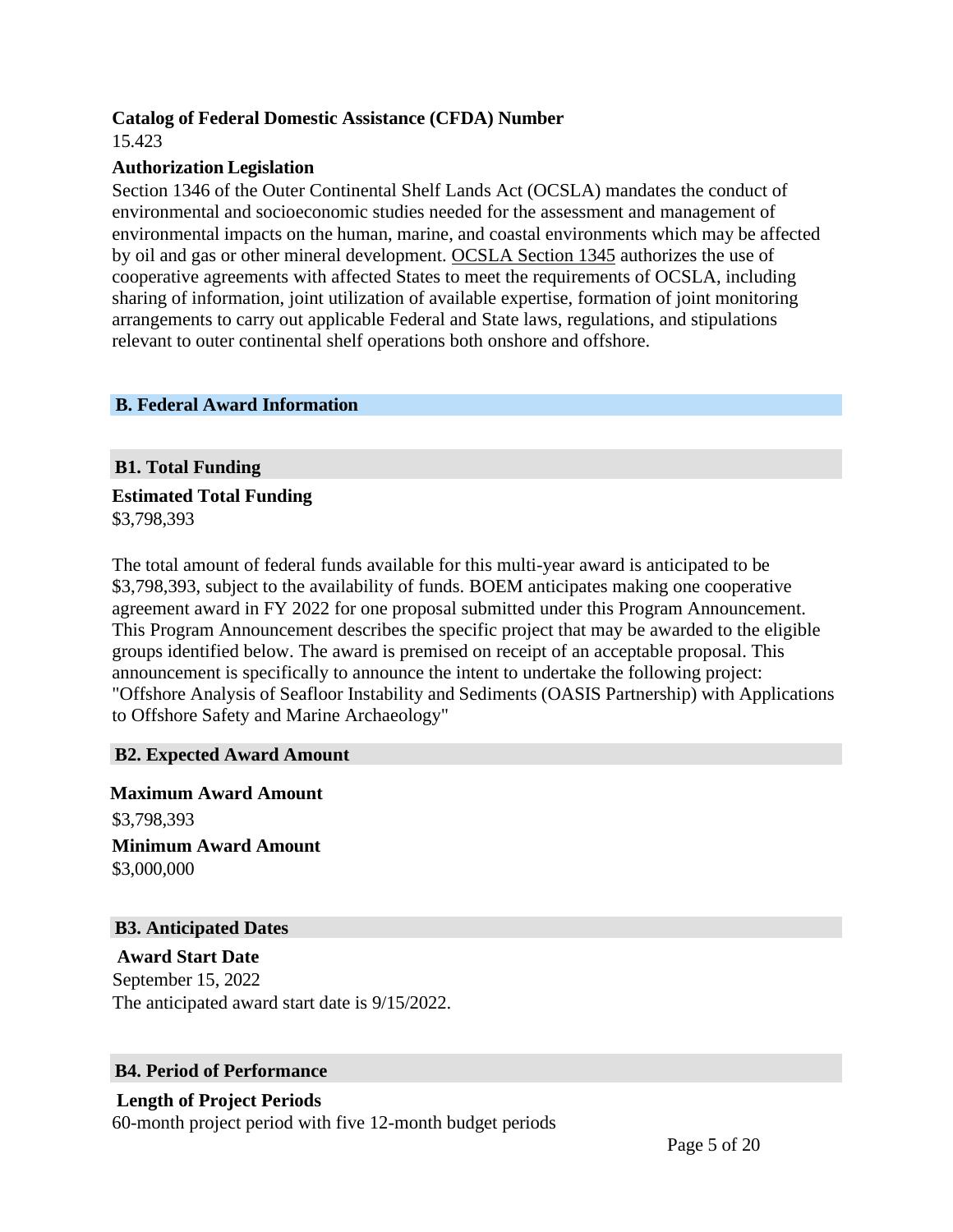# **Length of Project Period Explanation of Other Project Period l Expectation Duration in Months**

60

Proposals shall clearly define the work to be completed in each year, and the evaluation panel reserves the option to fund only the first year of a multi-year proposal. Funding for subsequent years of a multi-year cooperative agreement is contingent upon the availability of funds and satisfactory progress demonstrated by the Recipient. Progress will be determined through technical review of quarterly progress reports and other work identified by the BOEM Project Officer. Funds requested for the final year of performance shall include a 15% retainage of the project's total anticipated budget request. The BOEM Project Officer shall provide continuation notices at least 60 days prior to the end of each funding period.

#### **B5. Numbers of Awards**

**Expected Number of Awards** 1

## **B6. Type of Award**

#### **Funding Instrument Type**

CA - Cooperative Agreement

The award will be a cooperative agreement (see Section A1, Authority, above). This involves substantial involvement by BOEM scientists in various aspects of study development and/or study conduct.

Eligible applicants are Coastal State Governments and Public, State Controlled Institutions of Higher Education in the Gulf Coast Cooperative Ecosystem Studies Unit (CESU).

#### **B7. Other Federal Information**

# **Type of Competition**

Open to All Eligible Applicants

#### **C. Eligibility Information**

#### **C1. Eligible Applicants**

00 – State governments

06 – Public and State controlled institutions of higher education

#### **Additional Information on Eligibility**

Eligible applicants are Coastal State Governments and Public, State Controlled Institutions of Higher Education in the Gulf Coast Cooperative Ecosystem Studies Unit (CESU).

The specific project identified in Section 2 is intended for eligible applicants. However, cooperative research (establishment of teams) is encouraged and the applicant may include subcontracts to non-profit organizations, private institutions of higher education, private

Page 6 of 20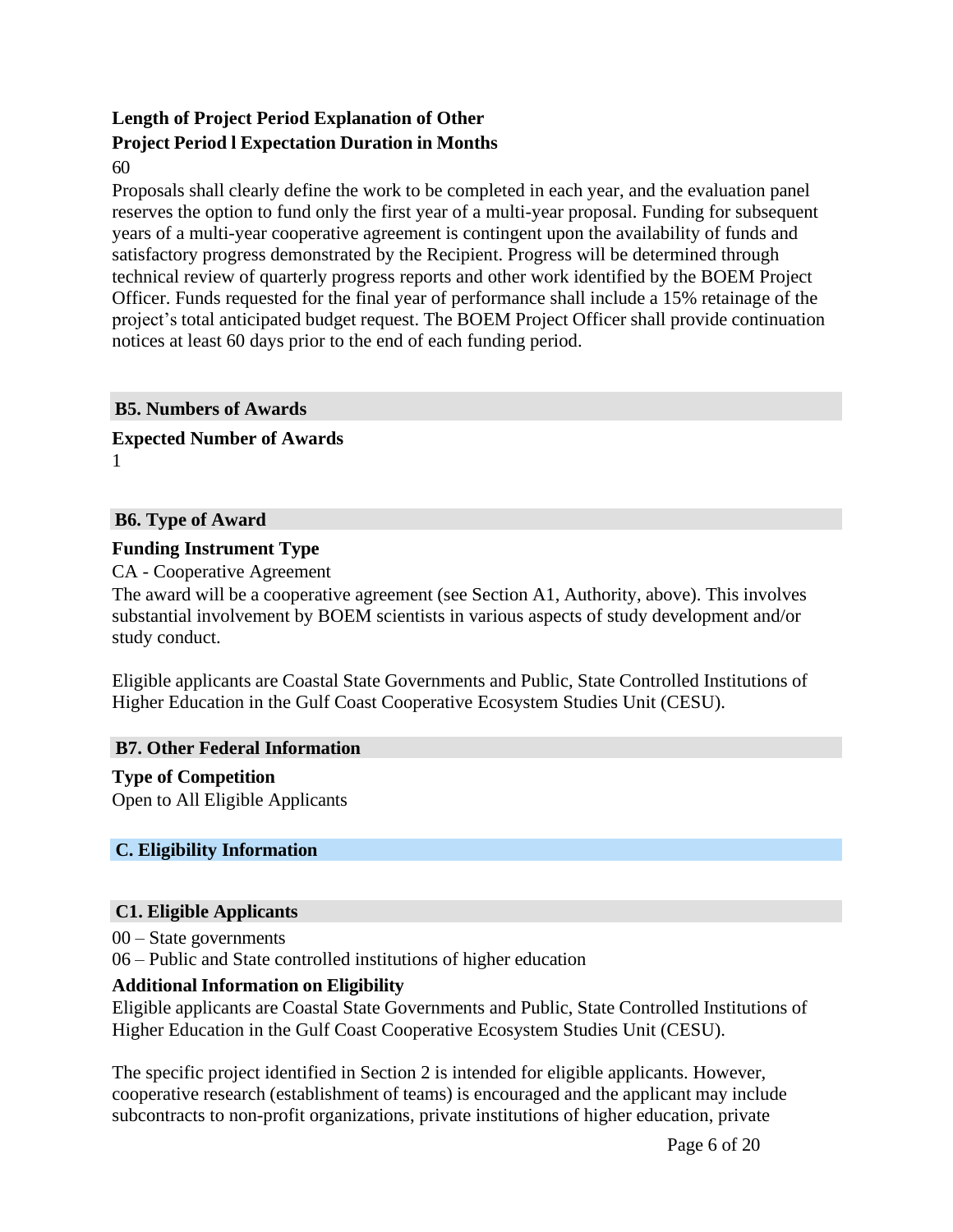companies or public and state controlled institutions of higher education within their proposal. This research project is required to have a staff member of the applying organization as the Principal Investigator (PI). Cooperative research between interested organizations - i.e., state agencies, public universities, and non-profits in affected states - is always encouraged. Federal entities as partners are allowed, however the tasks performed by the Federal partner and the associated budget must be presented separately by the Federal partner. Other non-federal organizations may be partners and their tasks and budgets should be included in the eligible applicant's proposal.

All questions regarding this project, including eligibility, should be directed only to the "Federal Awarding Agency Contact" point-of-contact listed in Section G.

# **C2. Cost Sharing or Matching**

# **Cost Sharing/Matching Requirement**

No

# **C3. Other**

# **Excluded Parties:**

BOEM conducts a review of the SAM.gov Exclusions database for all applicant entities and their key project personnel prior to award. The Bureau cannot award funds to entities or their key project personnel identified in the SAM.gov Exclusions database as ineligible, prohibited/restricted or otherwise excluded from receiving Federal contracts, certain subcontracts, and certain Federal assistance and benefits, as their ineligibility condition applies to this Federal program.

# **D. Application and Submission Information**

# **D1. Address to Request Application Package**

The application must be submitted through the [www.Grants.gov](http://www.grants.gov/) portal.

The applicant can locate the application package by visiting the Grants.gov portal and searching on CFDA number 15.423 or Announcement M22AS00318 in the Grants.gov search engine. See sections D3 and D7 for more information on the application process.

# **D2. Content and Form of Application Submission**

# **SF-424, Application for Federal Assistance**

In addition to the SF-424 Application for Federal Assistance applicants must submit the following:

- SF-424a Budget Information Non-Construction Programs
- SF-424b Assurances Non-Construction Programs
- Project Narrative
- Budget Narrative with Federally Negotiated Indirect Cost Rate Agreement
- Budget Worksheet
- Grants.gov Lobbying Form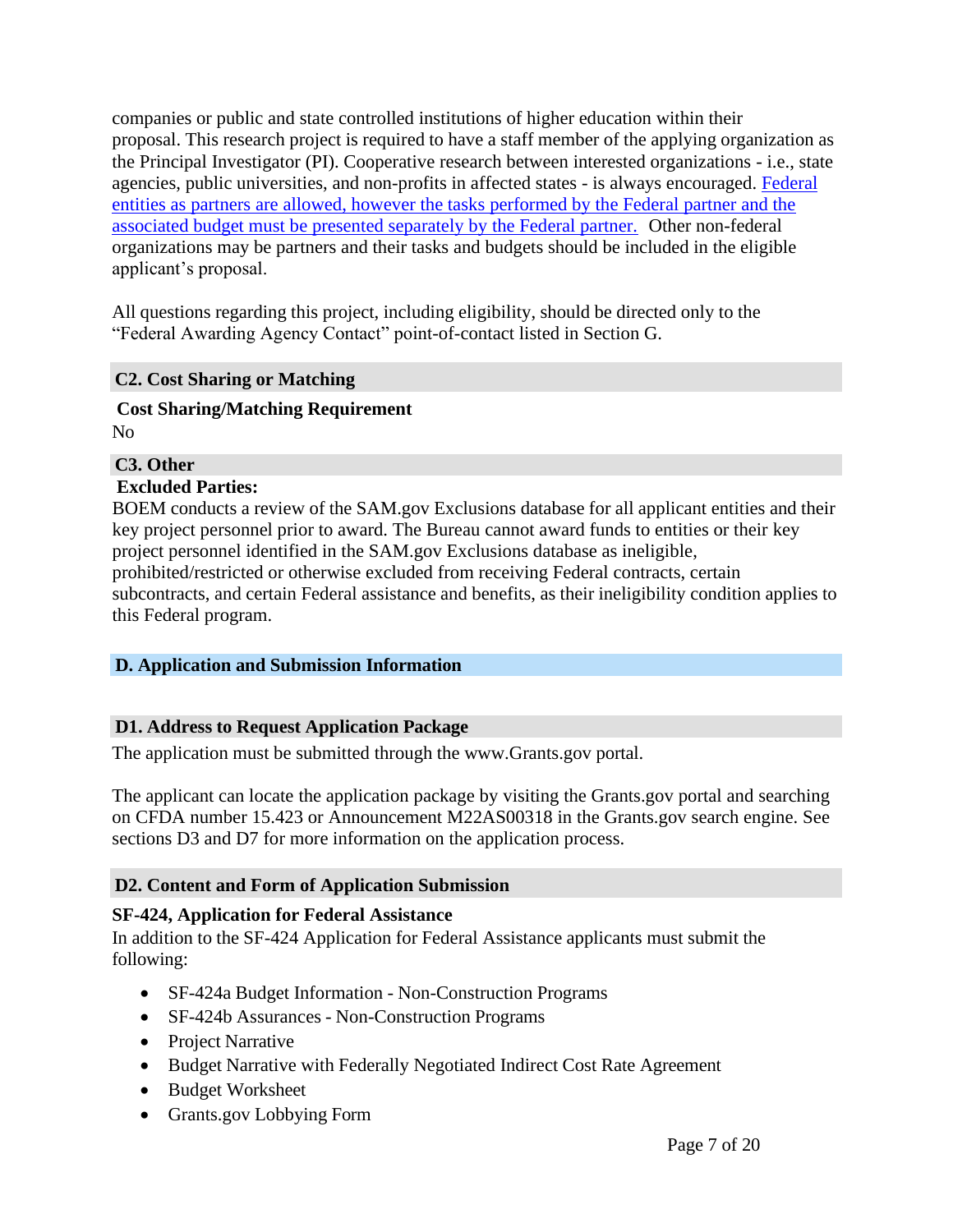• Complete SF-LLL only if lobbying has occurred.

These forms will be with the Grants.gov announcement package.

## **Project Summary**

*Offshore Analysis of Seafloor Instability and Sediments (OASIS Partnership) with Applications to Offshore Safety and Marine Archaeology* (National Studies List (NSL) #GM-21-01a)

## **Project Narrative**

The Project Narrative should include the Proposal Cover Sheet and Proposal Text.

- 1. Proposal Cover Sheet: The cover sheet of the proposal shall contain the following information:
	- a. Project Title:
	- b.  $PI(s)$ :
		- i. Name:
		- ii. Address:
		- iii. Phone:
		- iv. E-mail:
	- c. Name of State Agency or University/Department:
	- d. Contact Information for Technical and Administrative Negotiations
	- e. Project Status: New/Continuation
	- f. Project Duration: (years or months)
	- g. Proposed Start Date:
	- h. Proposed Draft Final Report Submission Date:
	- i. Proposed Completion Date:
	- j. Amount Requested From BOEM:
	- k. Amount and Sources of Non-Federal Match
	- l. Total Project Cost:
	- m. Signature, Name, and Contact Information of State or University PI and Co-Investigator:
	- n. Proposal Endorsement, including Signature, Name, Contact Information of State Authorizing Official or Sponsoring University Department Dean or Institute Director:
	- o. Signature, Name and Contact Information of Authorized State Official, Office of Sponsored Programs, or Appropriate Cooperative Ecosystem Studies Unit, etc.
- 2. Proposal Text: The proposal must be in 11–12 point Times New Roman, Arial, or similar font with 1" page margins. Non-conforming proposals will not be considered. Text, figures, etc. in support of items ai below should be no longer than 15 pages. Please include the following in the Proposal:
	- a. Abstract
	- b. Background/Relevance to BOEM Issues, Information Needs, and Research Topics: Give a brief introduction to the research proposed. Specify the contribution to science related to the program issues and the benefits that the public will receive from the project. Explain why the work is important and how the proposal addresses BOEM goals. Provide a brief summary of findings or outcomes of any prior work you have completed in this area.
	- c. Objectives/Hypotheses: Clearly define goals of the project.
	- d. Methods/Analyses: Provide a clear description of planned research methodologies and analyses.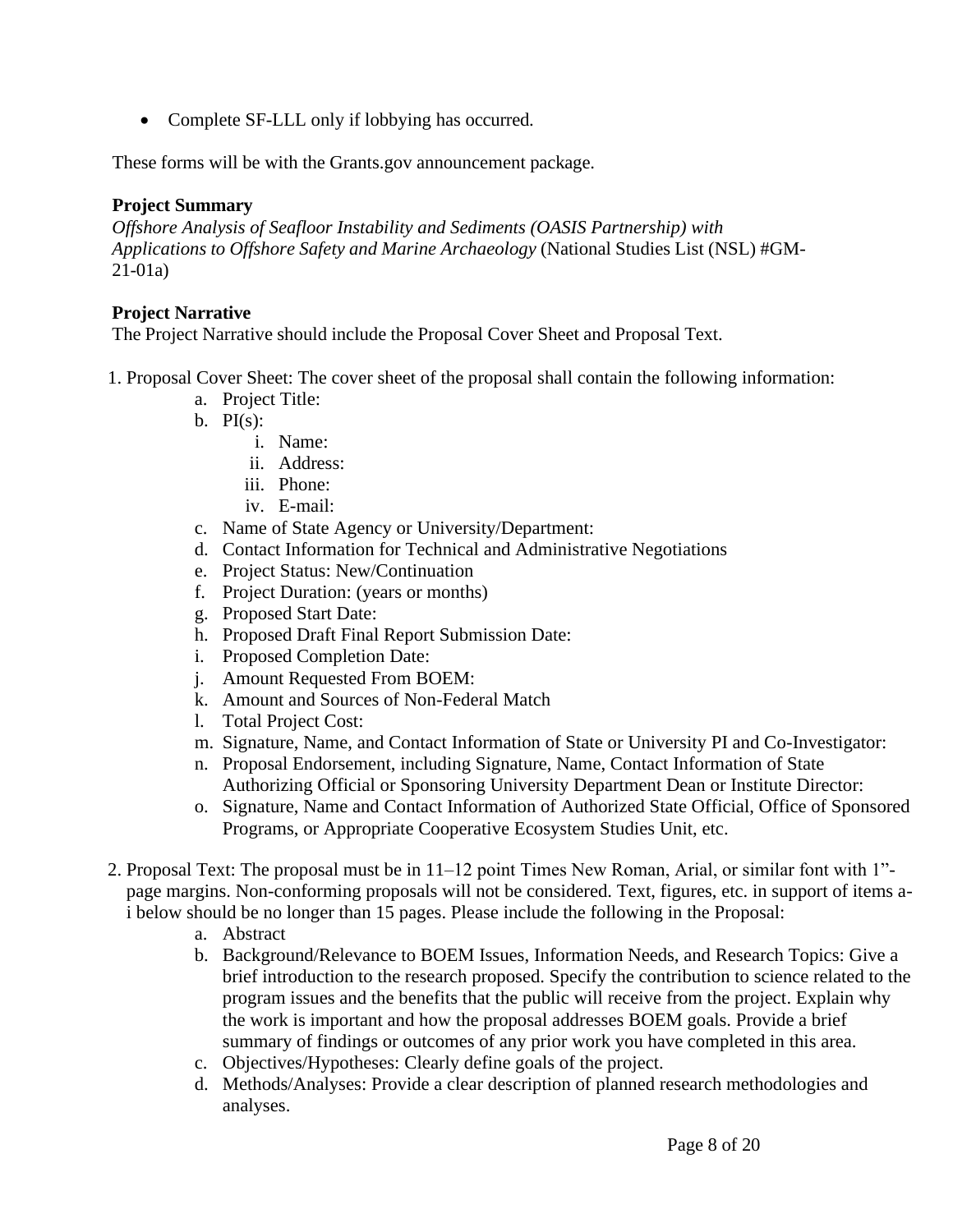- e. Project Deliverables and Planned Products: Applicants shall provide plans for executing the project tasks listed in the attached Statement of Work, including a rough timeline for these deliverables.
- f. Staffing Plan: All key personnel (including graduate student workers) shall be identified by name. List the Principle Investigator first, followed by the names of other individuals. Indicate the role and anticipated level of effort for each key participant offering unique or specific contributions to the project (oceanographer, geochemist, field assistant, etc.). If names of any key participants are unknown, a proposal addendum with the names and curricula vitae must be submitted prior to award.
- g. Performance Measures: Applicants shall suggest specific measures that will be used to monitor project progress, including progress of sub-awardees (e.g., quality and timely deliverables, timely completion of fieldwork or other project components, draft peerreviewed articles). These performance measures will be incorporated in the cooperative agreement award and reviewed as part of any continuation request.
- h. Critical Starting Dates (e.g., for season-limited field work): Identify any critical starting dates and the reason why project success is dependent upon that start date.
- i. Publication and Presentation: BOEM strongly encourages the Awardees to publish project reports in scientific and technical journals, and present results to the scientific community, appropriate professional organizations, and local, State, and/or Federal agencies as part of the project (please also see Section H). These publications and meetings should be included in the proposal and budget.
- j. Bibliography: List all references cited in the text, as well as references that are relevant to the current proposal from your past work in the field.
- k. Curricula Vitae (maximum two pages) for each identified key participant. Emphasize previous experience in the field of study that the proposal addresses.
- l. Letters of Commitment: Provide signed letters of commitment by matching fund grantors, contractors, and sub-grantees.

# **Budget Narrative/Detailed Spreadsheet**

Describe and justify requested budget items and costs. Detail how the SF-424 Budget Information, Object Class Category totals were determined. For personnel salary costs, include the baseline salary figures and the estimates of time. Describe any item of cost that requires prior approval under the Federal cost principles. See 2 CFR 200.407 "Prior written approval (prior approval)" for more information. If equipment purchased previously with Federal funds is available for the project, provide a list of that equipment and identify the Federal funding source.

1. Budget Spreadsheet: Include information in a format that provides personnel, travel, services, supplies, equipment, tuition, and indirect costs on an annual basis for both the requested BOEM funds and for the anticipated match funds if applicable. Detail how the SF-424 Budget Information, Object Class Category totals were determined.

2. Budget Narrative: This information will provide more details than the SF-424a form and will provide adequate information for the Contracting Officer to conduct a detailed analysis of the costs to determine they are reasonable, allowable, and allocable. Describe and justify requested budget items and costs. Please include the following:

a. Salaries and Wages. List positions, rate of compensation, and estimates of time spent on the project for employees.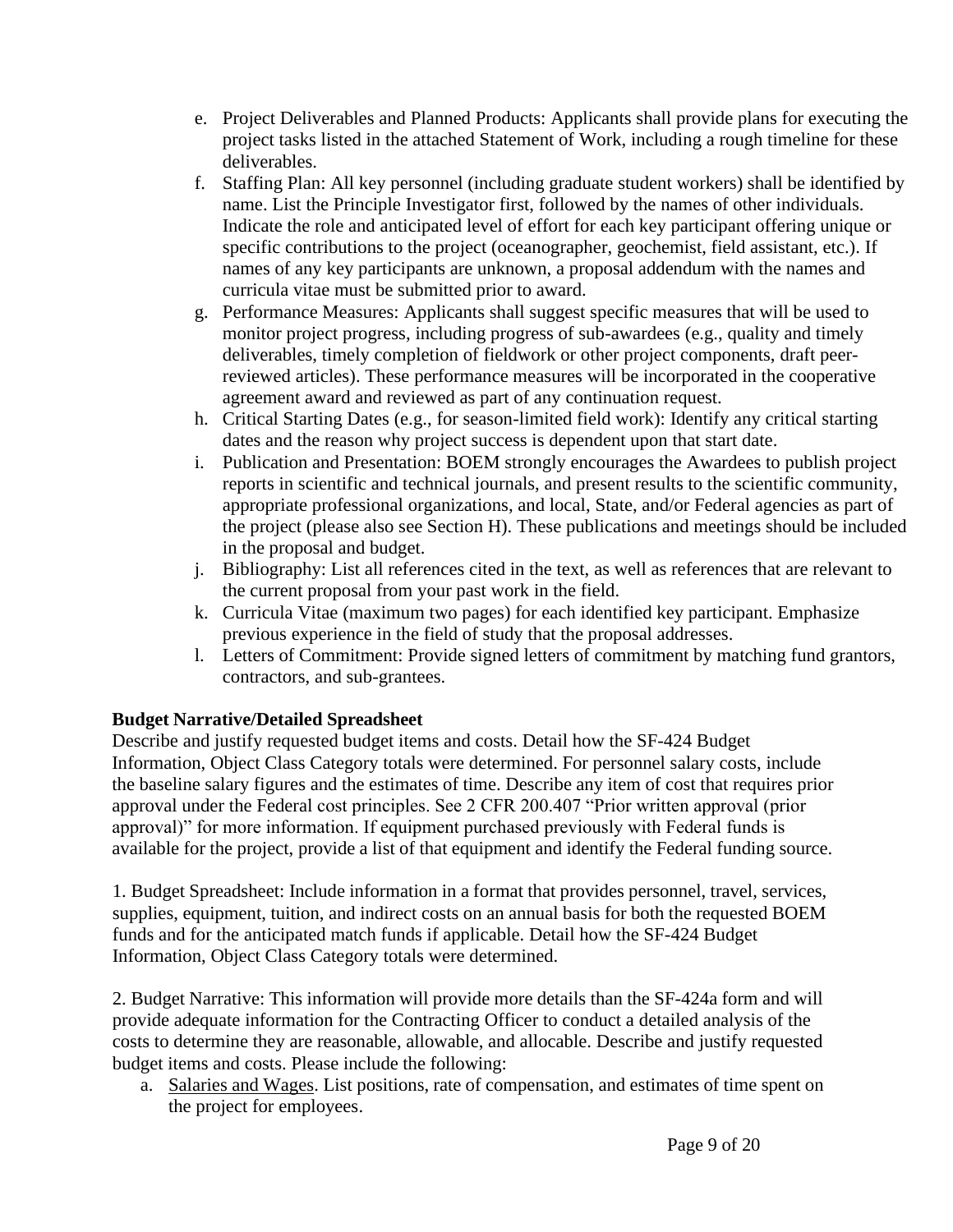- b. Fringe Benefits/Labor Overhead. Indicate the rates/amounts in conformance with normal accounting procedures. Explain what costs are covered in this category and the basis of the rate computations. Provide a copy of the negotiated rate agreement, if available.
- c. Lab Analyses. Briefly itemize cost of all analytical work.
- d. Supplies. Enter the cost for all tangible property. Include the cost of office, laboratory, computing, and field supplies separately. Provide detail on any specific item that represents a significant portion of the proposed amount. Provide a statement that supplies will be purchased in accordance with 2 CFR 200.317 (State Governments) or 2 CFR 200.318-327.
- e. Equipment. Show the cost of all special-purpose equipment necessary for achieving the objectives of the project. "Special-purpose equipment" means scientific equipment having a useful life of more than 1 year and having an acquisition cost of \$5,000 or more per item. Each item should be itemized and include a full justification and a dealer or manufacturer quote, if available. Title to non-expendable personal property shall be vested solely with the recipient. Under no circumstances shall property title be vested in a sub-tier recipient. Provide a statement that equipment will be purchased in accordance with 2 CFR 200.317 (State Governments) or 2 CFR 200.318-327 and managed in accordance with 2 CFR 200.313. General-purpose equipment (used also for purposes other than this project) must be purchased from the applicant's operating funds.
- e. Services or Consultants. Identify the tasks or problems for which such services would be used. List the contemplated sub-recipients by name (including consultants), the estimated amount of time required, and the quoted rate per day or hour. Sub-applicant proposals should provide cost breakdowns at the same level of detail as the Applicant's proposal. If contract employees are hired, include their total time, rate of compensation, job titles, and roles. Provide a statement that salaries will be charged at the actual rate and that the rate is comparable to others doing similar work within the organization.
- f. Travel. State the purpose of the trip and itemize the estimated travel costs to show the number of trips required, the destinations, the number of people traveling, the per diem rates, the cost of transportation, and any miscellaneous expenses for each trip. Calculations of other special transportation costs (such as charges for use of applicantowned vehicles or vehicle rental costs) should also be shown.
- g. Publication Costs. Indicate an estimate of labor and other unique costs associated with preparation of the draft final report. If publication of results of the research in the peerreviewed literature (identify likely publications) is anticipated, include costs of drafting or graphics, reproduction, page or illustration charges, and a minimum number of reprints.
- h. Other Direct Costs. Itemize the different types of costs not included elsewhere.
- i. Total Direct Charges. Sum of above items.
- j. Indirect Charges (Overhead). Indirect cost/general and administrative (G&A) cost. Show the proposed rate, cost base, and proposed amount for indirect costs based on the cost principles applicable to the Applicant's organization. If the Applicant has separate rates for recovery of labor overhead and G&A costs, each charge should be shown. Provide a copy of the negotiated rate agreement with the applicant's federal cognizant audit agency.
- k. Amount Proposed. Sum of Total Direct Charges and Indirect Charges (Overhead).

# **Conflict of Interest Disclosure**

Per the Financial Assistance Interior Regulation, 2 CFR [§1402.112,](https://www.ecfr.gov/cgi-bin/text-idx?SID=2cb9f6d1c1c131ed576a5e65845ef3fa&mc=true&node=se2.1.1402_1112&rgn=div8) applicants must state in their application if any actual or potential conflict of interest exists at the time of submission.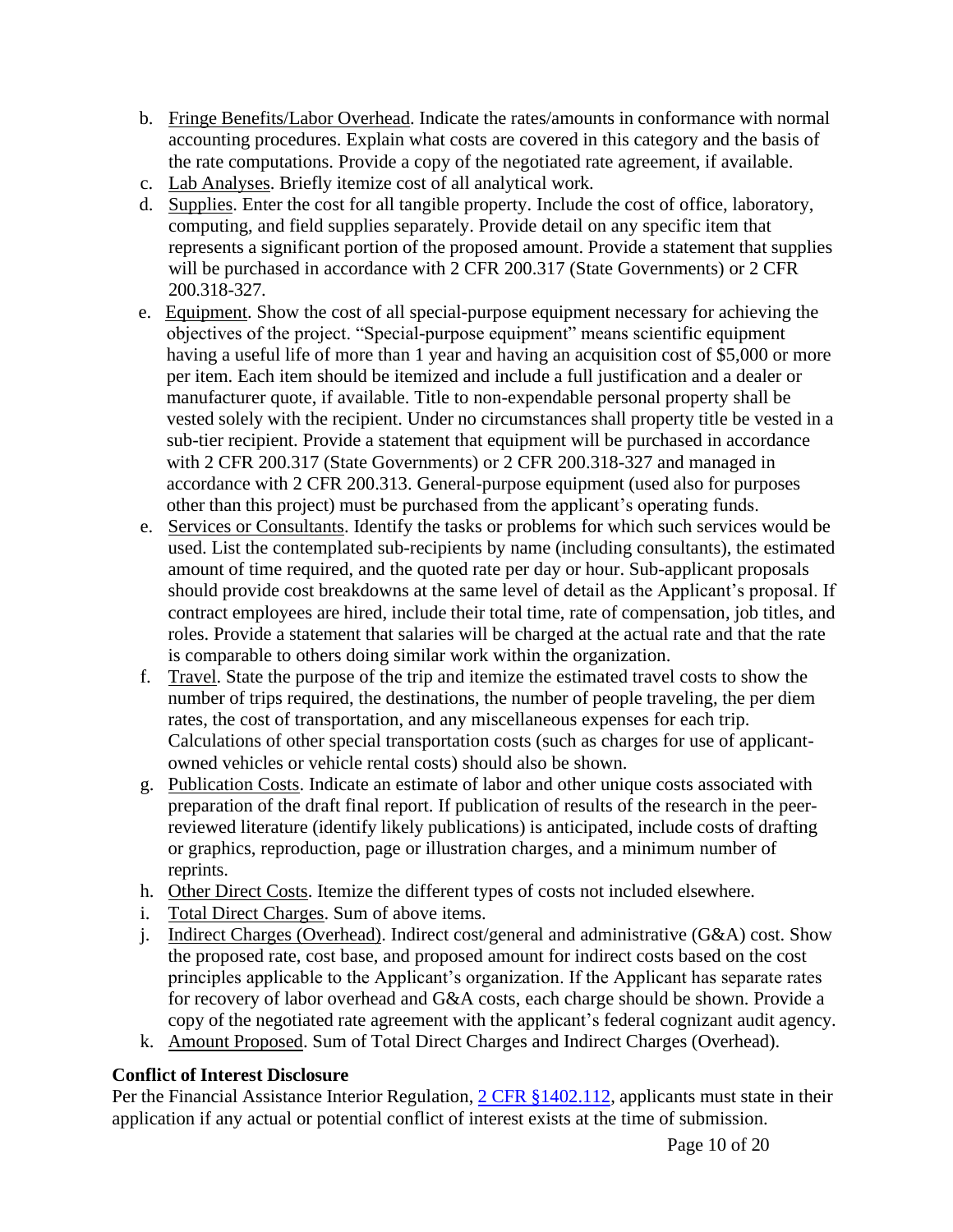## (a) *Applicability*.

(1) This section intends to ensure that non-Federal entities and their employees take appropriate steps to avoid conflicts of interest in their responsibilities under or with respect to Federal financial assistance agreements.

(2) In the procurement of supplies, equipment, construction, and services by recipients and by subrecipients, the conflict of interest provisions in 2 CFR 200.318 apply.

#### (b) *Notification*.

(1) Non-Federal entities, including applicants for financial assistance awards, must disclose in writing any conflict of interest to the DOI awarding agency or pass-through entity in accordance with 2 CFR 200.112.

(2) Recipients must establish internal controls that include, at a minimum, procedures to identify, disclose, and mitigate or eliminate identified conflicts of interest. The recipient is responsible for notifying the Financial Assistance Officer in writing of any conflicts of interest that may arise during the life of the award, including those that have been reported by subrecipients.

(c) *Restrictions on lobbying*. Non-Federal entities are strictly prohibited from using funds under a grant or cooperative agreement for lobbying activities and must provide the required certifications and disclosures pursuant to 43 CFR part 18 and 31 U.S.C. 1352.

(d) *Review procedures*. The Financial Assistance Officer will examine each conflict of interest disclosure on the basis of its particular facts and the nature of the proposed grant or cooperative agreement and will determine whether a significant potential conflict exists and, if it does, develop an appropriate means for resolving it.

(e) *Enforcement.* Failure to resolve conflicts of interest in a manner that satisfies the government may be cause for termination of the award. Failure to make required disclosures may result in any of the remedies described in 2 CFR 200.339, Remedies for noncompliance, including suspension or debarment (see also 2 CFR part 180).

# **Single Audit Reporting Statement**

All U.S. states, local governments, federally recognized Indian tribal governments, and nonprofit organizations expending \$750,000 USD or more in Federal award funds in the applicant's fiscal year must submit a Single Audit report for that year through the [Federal Audit](https://harvester.census.gov/facides/Account/Login.aspx) [Clearinghouse's](https://harvester.census.gov/facides/Account/Login.aspx) Internet Data Entry System. U.S. state, local government, federally recognized Indian tribal government, and non-profit applicants must state if your organization was or was not required to submit a Single Audit report for the most recently closed fiscal year. If your organization was required to submit a Single Audit report for the most recently closed fiscal year, provide the EIN associated with that report and state if it is available through the [Federal](https://harvester.census.gov/facdissem/Main.aspx) [Audit Clearinghouse](https://harvester.census.gov/facdissem/Main.aspx) website.

# **Certification Regarding Lobbying**

Applicants requesting more than \$100,000 in Federal funding must certify to the statements in [43](http://www.ecfr.gov/cgi-bin/text-idx?SID=683823273fc0da6a1060883eda593fb8&mc=true&node=pt43.1.18&rgn=div5) [CFR Part 18, Appendix A-Certification Regarding Lobbying.](http://www.ecfr.gov/cgi-bin/text-idx?SID=683823273fc0da6a1060883eda593fb8&mc=true&node=pt43.1.18&rgn=div5) If this application requests more than \$100,000 in Federal funds, the Authorized Official's signature on the appropriate SF-424, Application for Federal Assistance form also represents the entity's certification of the statements in 43 CFR Part 18, Appendix A.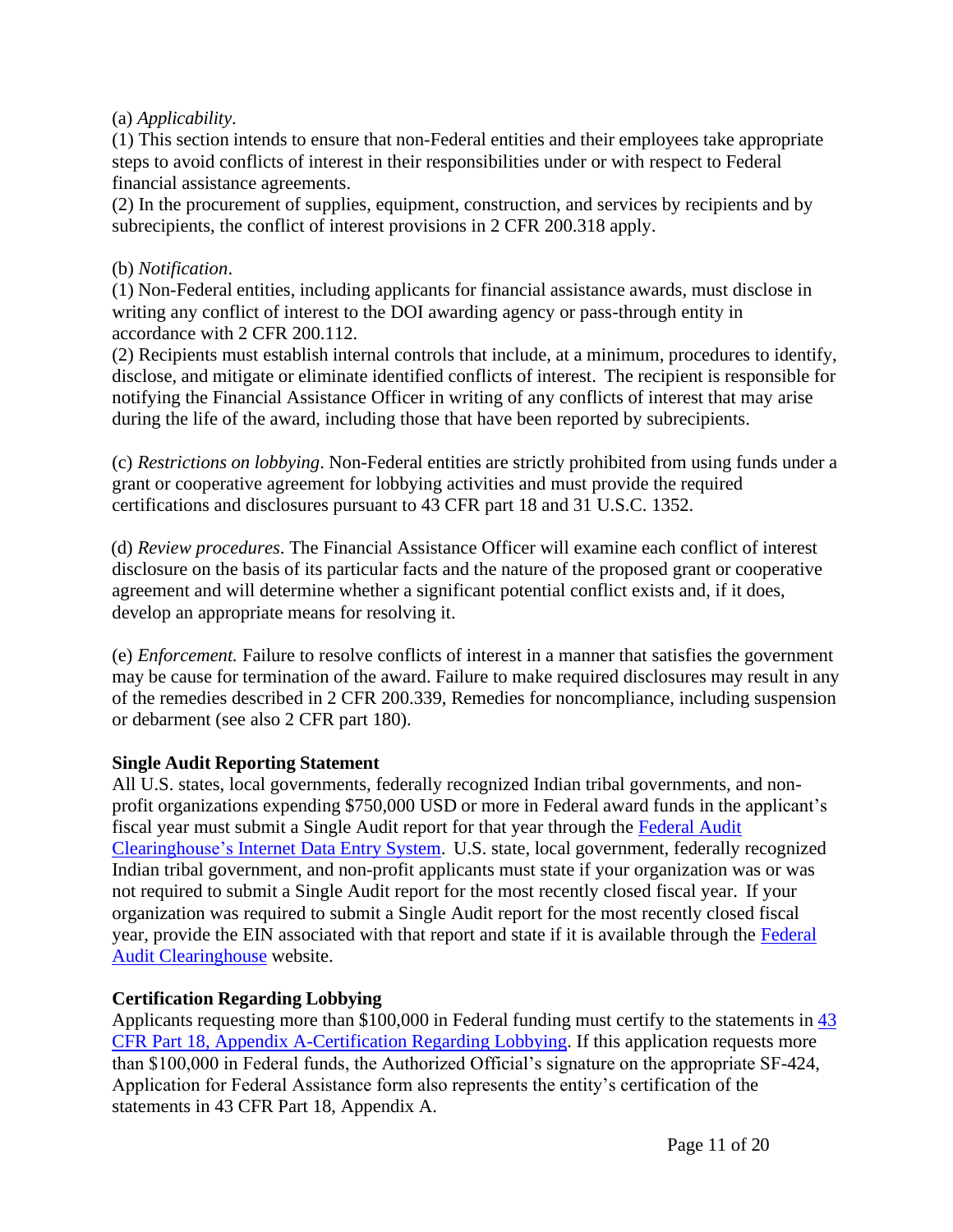Applicants and recipients must not use any federally appropriated funds (annually appropriated or continuing appropriations) or matching funds under a Federal award to pay any person for lobbying in connection with the award. Lobbying is influencing or attempting to influence an officer or employee of any U.S. agency, a Member of the U.S. Congress, an officer or employee of the U.S. Congress, or an employee of a Member of the U.S. Congress connection with the award. Applicants and recipients must complete and submit the SF-LLL, Disclosure of Lobbying Activities if the Federal share of the proposal or award is more than \$100,000 and the applicant or recipient has made or has agreed to make any payment using non-appropriated funds for lobbying in connection with the application or award. The SF-LLL form is available on the "Packages" tab of this Funding Opportunity on Grants.gov. See 43 CFR, Subpart 18.100 for more information on when additional submission of this form is required.

#### **Overlap or Duplication of Effort Statement**

Applicants must provide a statement indicating if there is any overlap between this Federal application and any other Federal application, or funded project, in regard to activities, costs, or time commitment of key personnel. If no such overlap or duplication exists, state, "There are no overlaps or duplication between this application and any of our other Federal applications or funded projects, including in regard to activities, costs, or time commitment of key personnel". If any such overlap exists, provide a complete description of overlaps or duplications between this proposal and any other federally funded project or application in regard to activities, costs, and time commitment of key personnel, as applicable. Provide a copy of any overlapping or duplicative proposal submitted to any other potential funding entity and identify when that proposal was submitted, to whom (entity name and program), and when you anticipate being notified of their funding decision.

# **D3. Unique Entity Identifier and System for Award Management (SAM)**

**Identifier and System for Award Management (SAM.gov) Registration:** This requirement does not apply to individuals applying for funds as an individual (i.e., unrelated to any business or nonprofit organization you may own, operate, or work within), or any entity with an exception to bypass SAM.gov registration with prior approval from the funding bureau or office in accordance with bureau or office policy. All other applicants are required to register in SAM.gov prior to submitting a Federal award application and obtain a [Unique Entity Identifier \(UEI\)](https://www.gsa.gov/about-us/organization/federal-acquisition-service/office-of-systems-management/integrated-award-environment-iae/iae-systems-information-kit/unique-entity-identifier-update) which replaces the Data Universal Numbering System (DUNS) number from Dun & Bradstreet in April 2022. A Federal award may not be made to an applicant that has not completed the SAM.gov registration. If an applicant selected for funding has not completed their SAM.gov registration by the time the program is ready to make an award, the program may determine the applicant is not qualified to receive an award. Federal award recipients must also continue to maintain an active SAM.gov registration with current information through the life of their Federal award(s).

#### **Register with the System for Award Management (SAM)**

Applicants can register on the [SAM.gov](http://www.sam.gov/) website. The "Help" tab on the website contains User Guides and other information to assist you with registration. The Grants.gov ["Register with](https://www.grants.gov/help/html/help/Register/RegisterWithSAM.htm) [SAM"](https://www.grants.gov/help/html/help/Register/RegisterWithSAM.htm) page also provides detailed instructions. Applicants can contact the supporting Federal Service Desk for help registering in SAM. Once registered in SAM, entities will be assigned a Unique Entity Identifier (UEI). Entities must renew and revalidate their SAM registration at least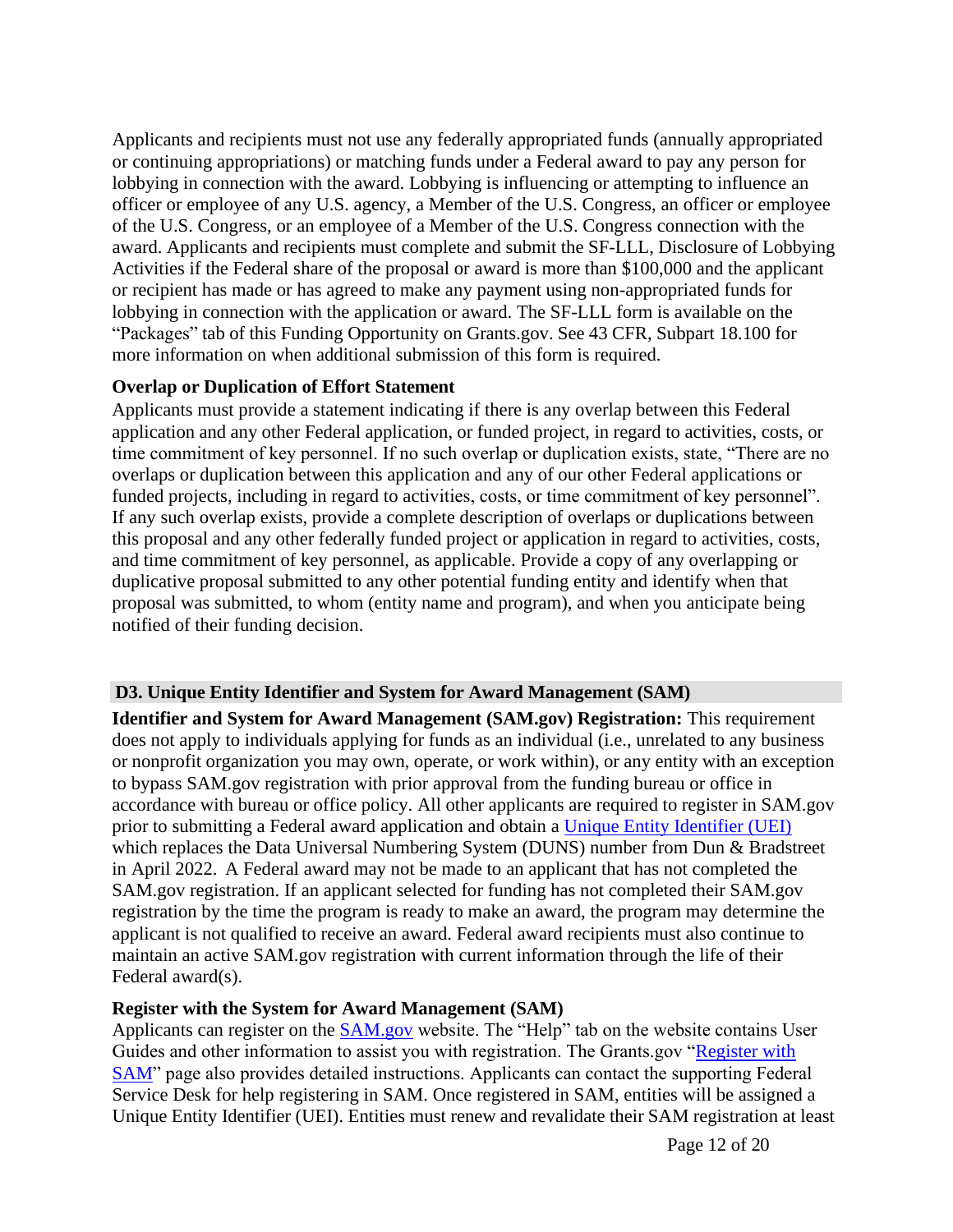once every 12 months from the date previously registered. Entities are strongly encouraged to revalidate their registration as often as needed to ensure their information is up to date and reflects changes that may have been made to the entity's IRS information. There is no cost to register with SAM.gov. There are third-party vendors who will charge a fee in exchange for registering entities with SAM.gov; please be aware you can register and request help for free. If applicable, foreign entities who want to receive payment directly to a U.S. bank account must enter and maintain valid, current banking information in SAM.

**D4. Submission Dates and Times**

**Application Due Date** 08/02/2022

# **Application Due Date Explanation**

Electronically submitted applications must be submitted no later than 5:00 p.m., ET, on the listed application due date.

# **D5. Intergovernmental Review**

Prior to application submission, U.S. state and local government applicants should visit the OMB Office of Federal Financial Management website and view the "State Point of Contact (SPOC) List" to determine whether their application is subject to the state intergovernmental review process under Executive Order (E.O.) 12372 "Intergovernmental Review of Federal Programs." States not on the list do not participate in the intergovernmental review process, and therefore do not have a SPOC. If you are located within a State that does not have a SPOC, you may send application materials directly to a Federal awarding agency. If your state is on the list, contact the designated entity for more information on the state's prior review requirements for Federal assistance applications.

#### **D6. Funding Restrictions Indirect Costs: Organizations**

The Federal awarding agency that provides the largest amount of direct funding to your organization is your cognizant agency for indirect costs, unless otherwise assigned by the White House Office of Management and Budget (OMB). If the Department of the Interior is your organization's cognizant agency, the Interior Business Center will negotiate your indirect cost rate. Contact the Interior Business Center by phone 916-930-3803 or using the IBC Email Submission Form. See the IBC Website for more information.

This Opportunity is open to Coastal State Governments and Public, State Controlled Institutions of Higher Education in the Gulf Coast Cooperative Ecosystem Studies Unit (CESU). BOEM intends that indirect costs will be paid at the CESU rate applied to the base approved in the Recipient's Federally Negotiated Indirect Cost Agreement.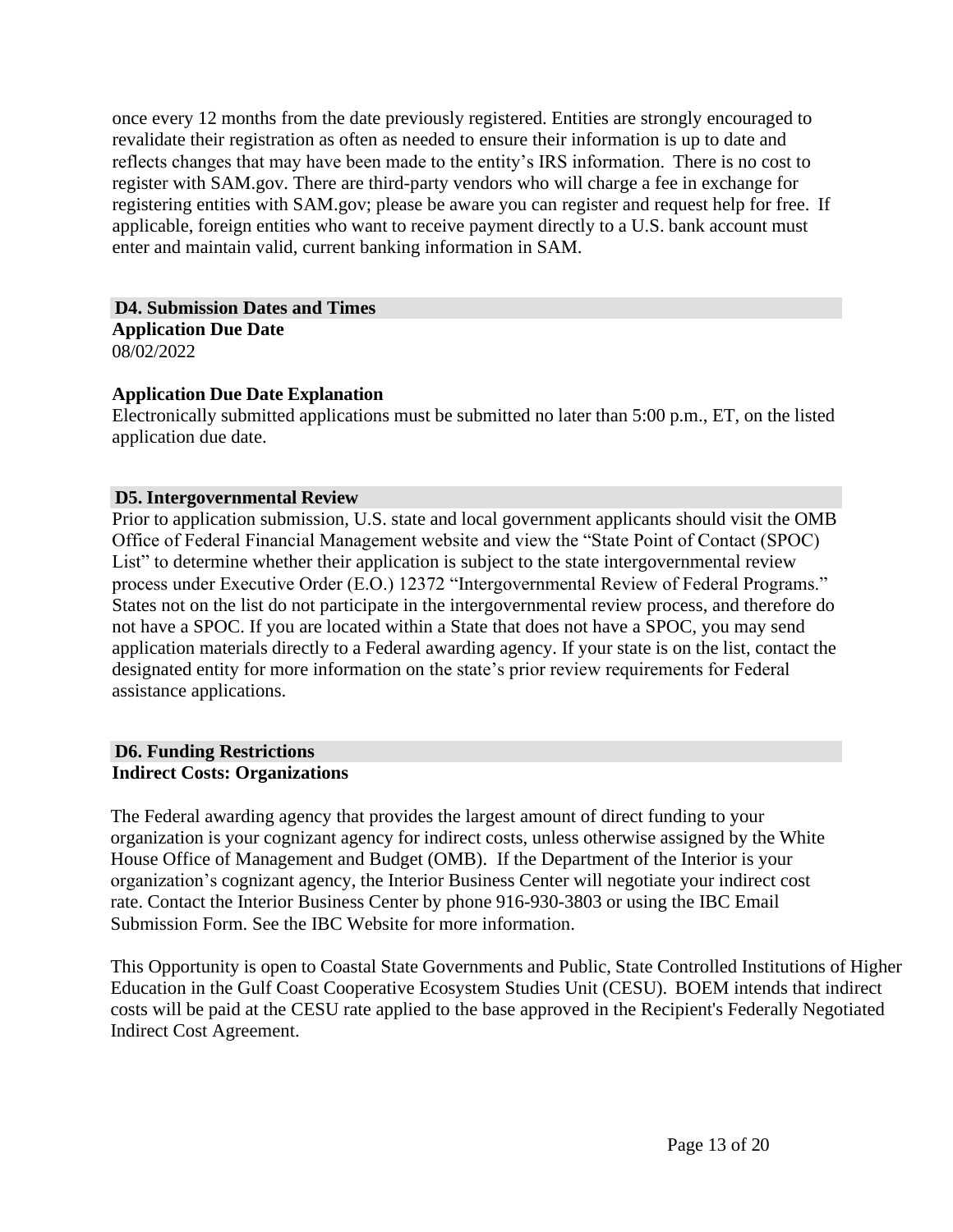Organizations must have an active Federal award before they can submit an indirect cost rate proposal to their cognizant agency. Failure to establish an approved rate during the award period renders all costs otherwise allocable as indirect costs unallowable under the award.

A copy of the Applicant's Federally Negotiated Indirect Cost Agreement must be submitted with the applications.

If you have questions, please communicate with the Cooperative Agreement Point of Contact listed in Section G1 below.

## **Reimbursement of Pre-Award Costs**

No

## **D7. Other Submission Requirements**

**Please be aware that the electronic submission process requires first time users to register using an e- Authentication process. This registration process can be somewhat complex and can take up to 3 weeks to complete. Be advised that it is virtually impossible to begin the process of electronic submission for the first time if you start just a few days before the due date. If you are from a university, contact your Office of Sponsored Programs. They may already have completed the registration process and should work with you to submit the application.**

If you have any questions or problems with the registration process, or the completion of the application package, please contact the grants.gov help desk at 1-800-518-4726 or [support@grants.gov.](mailto:support@grants.gov)

Briefly, when you submit a grant application package to Grants.gov, a confirmation screen will appear on your computer screen. This screen confirms you have submitted an application to Grants.gov. Additionally, you will receive three emails over two business days from Grants.gov notifying you of your application processing status: 1. Submission Receipt (with "Track My Application" link) 2. Submission Validation (or Rejection with Errors) 3. Agency Retrieval.

NOTIFICATION 1: Submission Receipt Email Within two business days after your application package has been received by the Grants.gov system, you will receive a submission receipt email which indicates that your submission has entered the Grants.gov system and is ready for validation. This email also contains a tracking number for use while tracking the status of the submission as well as a "Track My Application" link, to use to see the progress of your submission.

NOTIFICATION 2**: Submission Validation Receipt Email – This is the important one!** After you receive the submission receipt email, the next email you will receive will be a message validating or rejecting your submitted application package with errors. The Grants.gov system is designed to check for technical errors within the submitted application package. Grants.gov does not review application content for award determination. Grants.gov will not post the application if there are errors. Failure to correct errors and submit by the date and time for closing may not be a reason for accepting a late application.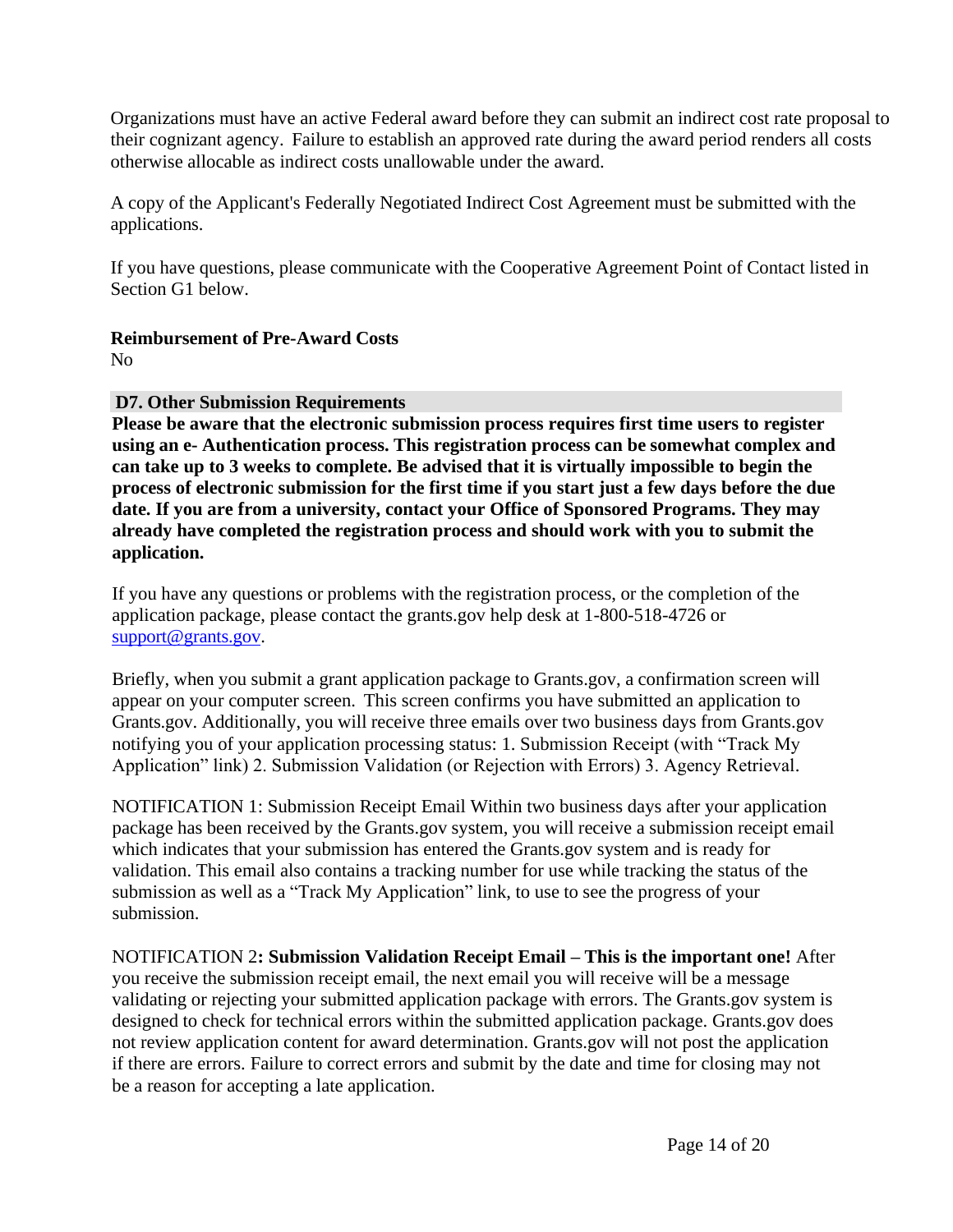NOTIFICATION 3: Grantor Agency Retrieval Email Once your application package has passed validation it is delivered to the grantor for award determination and further approval. After the grantor has confirmed receipt of your application, you will be sent a **third and final email** from Grants.gov. The grantor may also assign your application package an agency specific tracking number for use within their internal system. IF YOU HAVE NOT RECEIVED THIS E- MAIL WITHIN FOUR DAYS OF THE CLOSING DATE, PLEASE CONTACT THE FEDERAL AWARDING AGENCY CONTACT IN SECTION G BELOW.

If you need help entering your proposal, you can reach the **Grants.gov Contact Center at:** 1-800- 518- 4726. Their hours of operation are Monday-Friday, 7:00 a.m. to 9:00 p.m., Eastern Time, and they are closed on Federal Holidays.

During the application period an applicant may submit a revised or corrected proposal through grants.gov. Include a cover letter as the first page of the proposal stating that the proposal is revised and indicating that the previous submittal is to be withdrawn from consideration. See Section D2. *Content and Form of Application Submission* above, which describes requirements for the proposal and other application components.

**Please allow sufficient time for the proposal to be submitted electronically through Grants.gov and allow time for possible computer delays. Applicants are strongly advised not to wait until the last minute for submission. A proposal received after the closing date and time will NOT be considered for award. If the BOEM determines that a proposal will not be considered for award due to lateness, the applicant will be notified immediately.**

#### **D8. Application Checklist**

SF-424, Application for Federal Assistance SF-424B, Assurances Project Narrative SF-424A, Budget Information Budget Narrative Copy of Federally Negotiated Indirect Cost Agreement Grants.gov Lobbying Form SF-LLL, Disclosure of Lobbying Activities (when applicable)

# **E. Application Review Information**

#### **E1. Criteria**

#### **Scientific Quality and Impact Maximum Points:** 15

Is the proposed study of high scientific quality with clear objectives? What is the relevance to BOEM mission?

#### **Work Plan/Methodology Maximum Points:** 25

Is the strategy coherent and clear? Are the scientific objectives appropriate for the proposed time frame? Are the geographic areas selected for study appropriate? Are the proposed methods appropriate and adequate to meet the objectives? Are logistics adequately addressed? Does the proposal address contingency plans for missed field work, equipment failure, and other problems?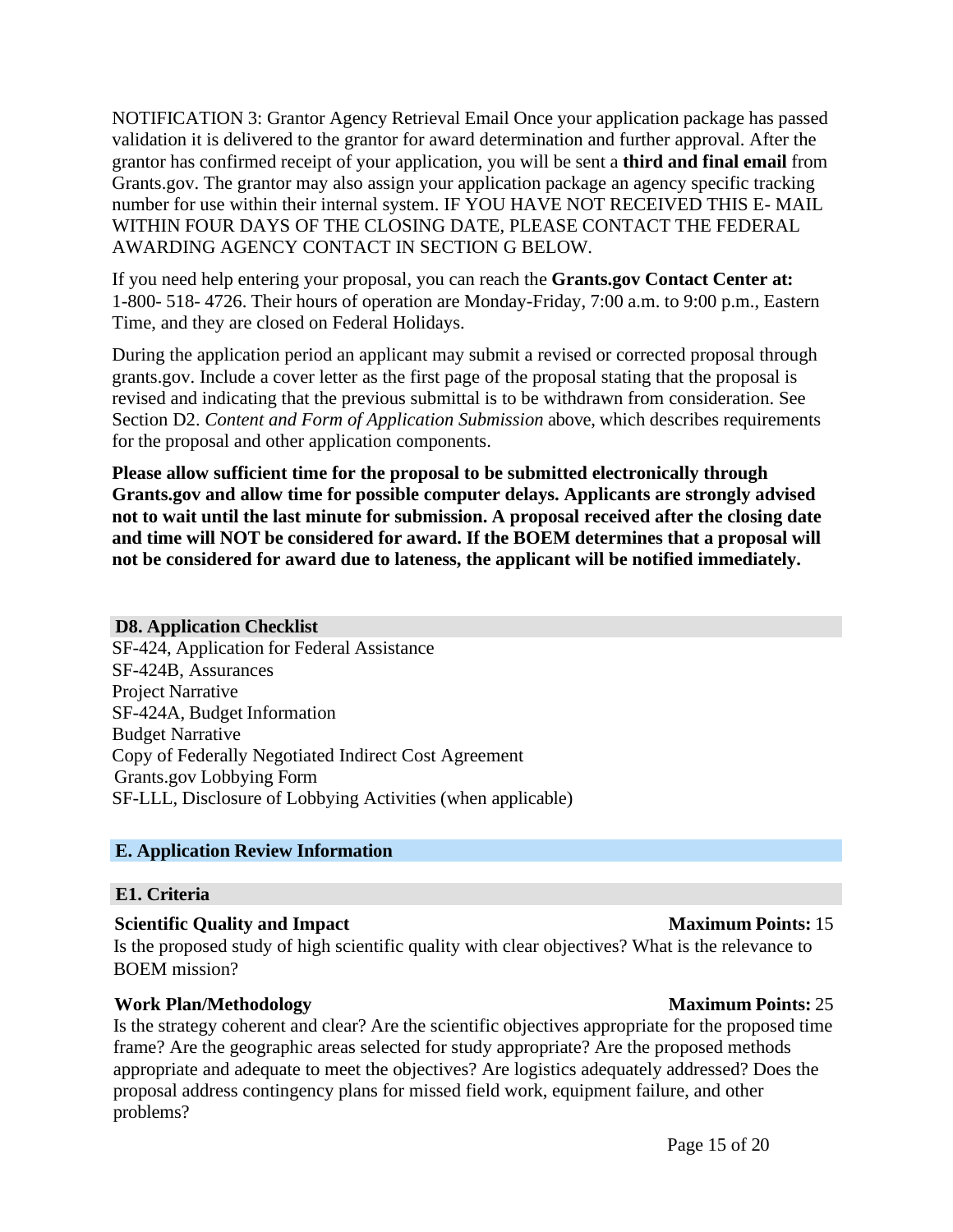# Page 16 of 20

#### **Experience/Competence of Research Personnel Maximum Points:** 25

Has the applicant demonstrated (through bibliographic references, relevant education, experience, awards, etc.) that they are capable of doing the proposed research? Has the applicant demonstrated a thorough knowledge of the scientific problem? Have products been on schedule and within budget?

#### **Budget Justification and Clarity 1986 Maximum Maximum Points:** 20

Is project staffing sufficient (e.g., experience, knowledge, and skills) to accomplish the proposed goals? Are field expenses, supplies, lab work, and other expenses appropriate? Are expenses adequately itemized?

## **Planned Products and Dissemination of Results Maximum Points:** 15

Are the products clearly defined? Will they be useful for offshore energy planning and decisionmaking? Will the results be published in a peer-reviewed form? Does the proposal indicate the Principal Investigator will provide data and metadata in a format that meets Federal data standards? Will the products be accessible and comprehensible to the public?

# **E2. Review and Selection Process**

The proposal will be reviewed by BOEM scientists and program managers, and possibly external peer reviewers. Reviewers have expertise in Federal offshore programs and/or the specific scientific discipline of the proposal.

# **E3. CFR - Regulatory Information**

BOEM will review and consider applications for funding in accordance with the following policy documents:

- President's September 2, 2020, memorandum entitled *Memorandum on Reviewing Funding to State and Local Government Recipients of Federal Funds that Are Permitting Anarchy, Violence, and Destruction in American Cities*.
- *Executive Order on Protecting American Monuments, Memorials, and Statues and Combating Recent Criminal Violence* (E.O. 13933); and
- Guidance for Grants and Agreements in Title 2 of the Code of Federal Regulations (2 CFR 200), as updated in the Federal Register's 85 FR 49506 on August 13, 2020, particularly on:
	- o Selecting recipients most likely to be successful in delivering results based on the program objectives through an objective process of evaluating Federal award applications (2 CFR part 200.205),
	- o Prohibiting the purchase of certain telecommunication and video surveillance services or equipment in alignment with section 889 of the National Defense Authorization Act of 2019 (Pub. L. No. 115—232) (2 CFR part 200.216),
	- o Promoting the freedom of speech and religious liberty in alignment with *Promoting Free Speech and Religious Liberty* (E.O. 13798) and *Improving Free Inquiry, Transparency, and Accountability at Colleges and Universities* (E.O. 13864) (parts 200.300, 200.303, 200.339, and 200.341),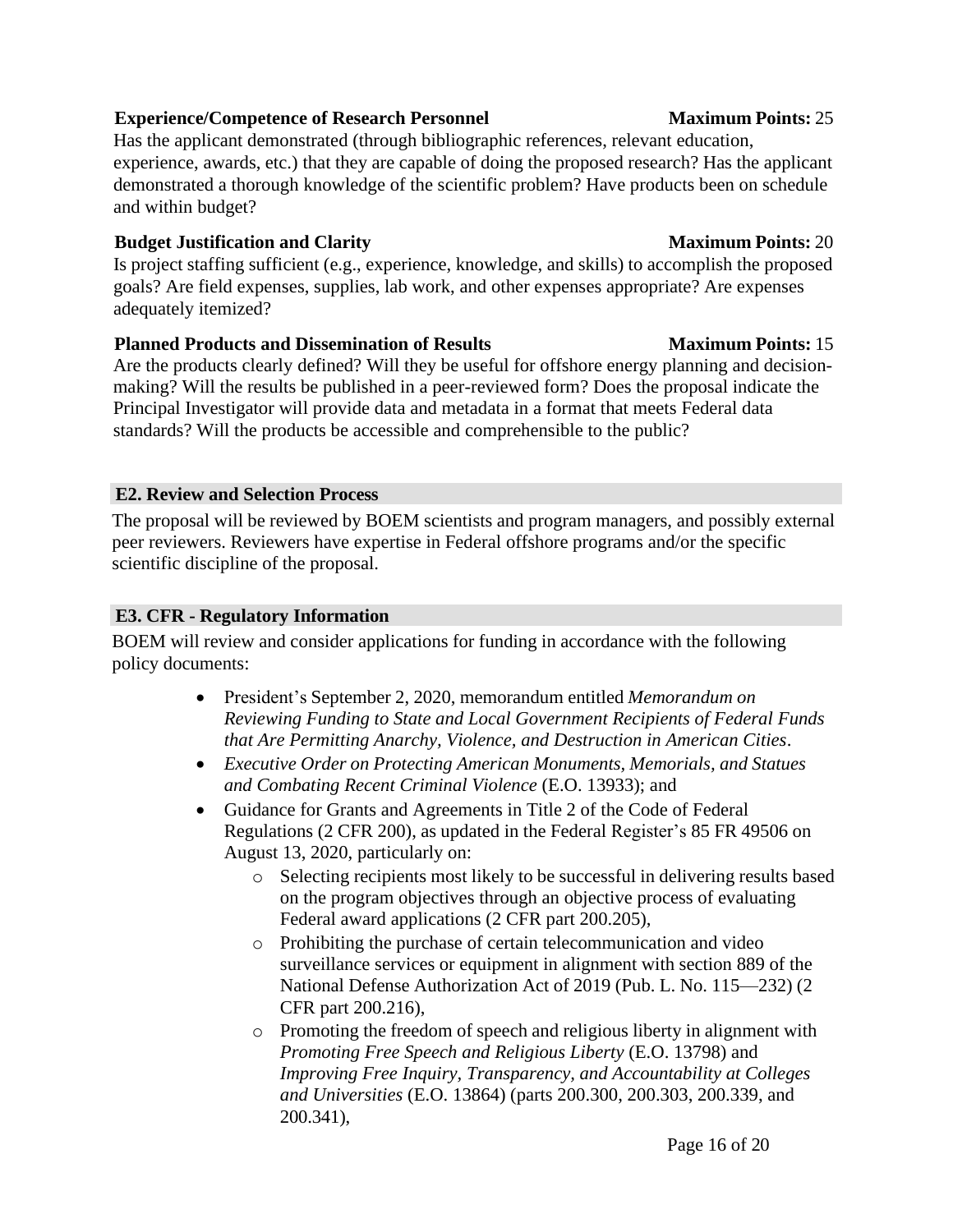- o Providing a preference, to the extent permitted by law, to maximize use of goods, products, and materials produced in the United States (2 CFR part 200.322), and
- o Terminating agreements in whole or in part to the greatest extent authorized by law if an award no longer effectuates the program goals or agency priorities (2 CFR part 200.340).

#### **E4. Anticipated Announcement and Federal Award Dates**

Applications are due by 5:00 PM Eastern Standard Time on 8/2/2022 All applications will be reviewed after that date. BOEM anticipates that award will be made in FY 2022.

#### **F. Federal Award Administration Information**

#### **F1. Federal Award Notices**

Awards are based on the application submitted to and approved by BOEM are subject to the terms and conditions incorporated into the Notice of Award either by direct citation or by reference to the following: Federal regulations; program legislation or regulation; and special award terms and conditions.

Recipients indicate their acceptance of the Federal award by starting work, drawing down funds, or accepting the award via electronic means.

Method of Payment: The BOEM uses the Automated Standard Application for Payments (ASAP) financial assistance payment system, management by the United States Department of the Treasury, to provide electronic invoicing and payment for funds under this award. With the award of each cooperative agreement, an account will be set up from which the Recipient can draw down funds. Recipients must be registered in the ASAP system and must be linked to BOEM's Agency Location Code prior to award in order to make the funds available. Once an award decision has been made, if your organization has not received a financial assistance award from BOEM in the past, the Financial Assistance/Contracting Officer will initiate the process in ASAP for your organization. The Financial Assistance/Contracting Officer will need the name of your organization's ASAP contact in order to do this and will contact you for your ASAP contact information.

#### **F2. Administrative and National Policy Requirements**

See the "DOI Standard Terms and Conditions" for the administrative and national policy requirements applicable to DOI awards.

The link to the DOI Standard Terms and Conditions is [https://www.doi.gov/grants/doi-standard](https://www.doi.gov/grants/doi-standard-terms-and-conditions)[terms-and-conditions.](https://www.doi.gov/grants/doi-standard-terms-and-conditions) Please contact the Federal Awarding Agency Contact in Section G1 below for information on the applicability of these terms and conditions.

#### **Data Availability**

Per the Financial Assistance Interior Regulation [2 CFR §1402.315:](https://www.ecfr.gov/cgi-bin/text-idx?SID=2cb9f6d1c1c131ed576a5e65845ef3fa&mc=true&node=se2.1.1402_1315&rgn=div8) (a) All data, methodology, factual inputs, models, analyses, technical information, reports, conclusions, valuation products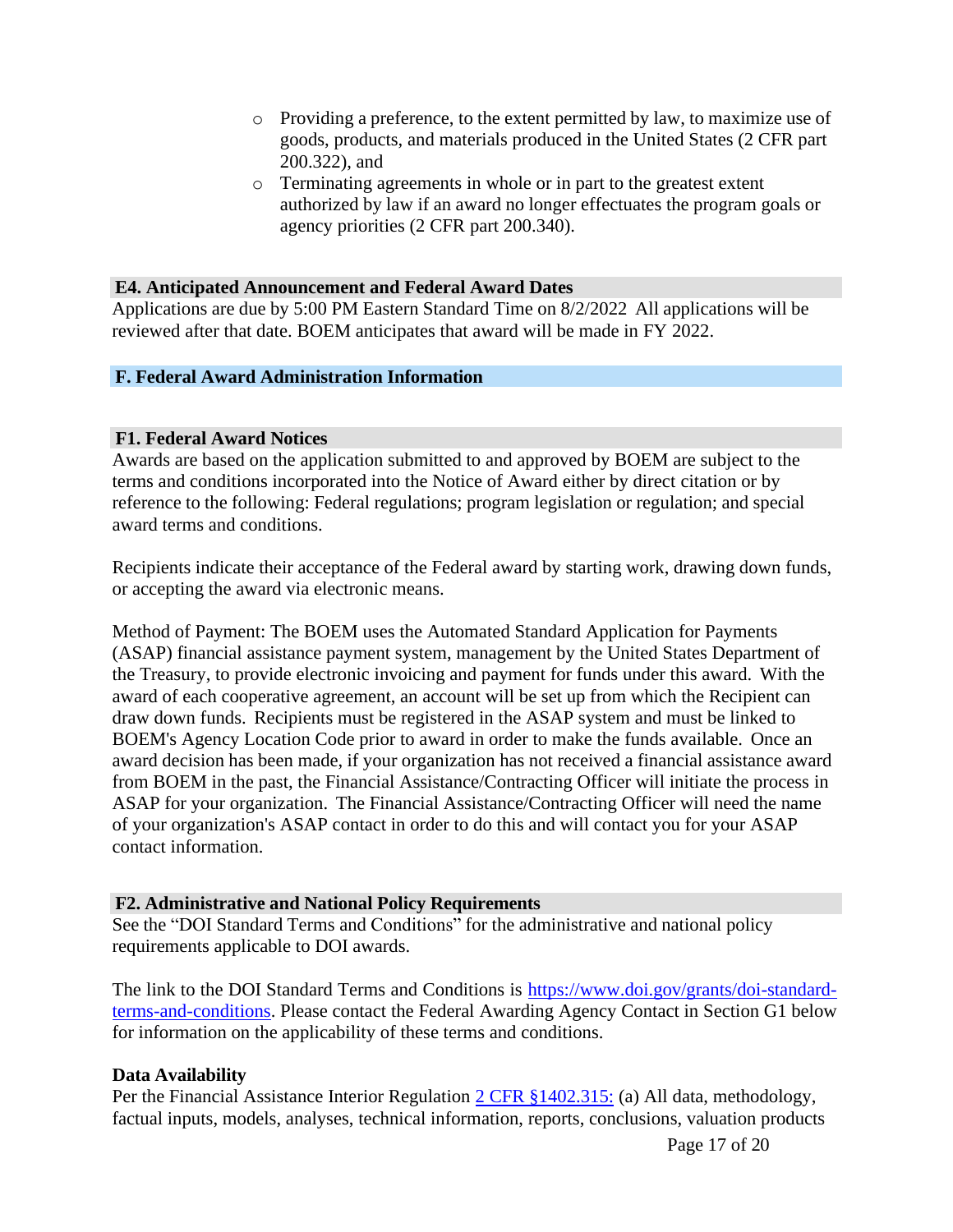or other scientific assessments in any medium or form, including textual, numerical, graphic, cartographic, narrative, or audiovisual, resulting from a financial assistance agreement is available for use by the Department of the Interior, including being available in a manner that is sufficient for independent verification. (b) The Federal Government has the right to: (1) Obtain, reproduce, publish, or otherwise use the data, methodology, factual inputs, models, analyses, technical information, reports, conclusions, or other scientific assessments, produced under a Federal award; and (2) Authorize others to receive, reproduce, publish, or otherwise use such data, methodology, factual inputs, models, analyses, technical information, reports, conclusions, or other scientific assessments, for Federal purposes, including to allow for meaningful thirdparty evaluation.

## **F3. Reporting**

## **a. Financial Reports**

All recipients must use the SF-425, Federal Financial Report form for financial reporting. Final reports are due no later than 90 calendar days after the award period of performance end date or termination date. For awards with periods of performance longer than 12 months, recipients are required to submit **interim** financial reports on the frequency established in the Notice of Award.

## **b. Performance Reports**

Performance reports must contain a comparison of actual accomplishments with the established goals and objectives of the award; a description of reasons why established goals were not met, if appropriate; and any other pertinent information relevant to the project results. At a minimum, all recipients must submit a final performance report. Final reports are due no later than 90 calendar days after the award period of performance end date or termination date. For awards with periods of performance longer than 12 months, recipients are required to submit interim financial reports on the frequency established in the Notice of Award.

#### **c. Significant Development Reports**

Events may occur between the scheduled performance reporting dates which have significant impact upon the supported activity. In such cases, recipients are required to notify the Bureau in writing as soon as the recipient becomes aware of any problems, delays, or adverse conditions that will materially impair the ability to meet the objective of the Federal award. This disclosure must include a statement of any corrective action(s) taken or contemplated, and any assistance needed to resolve the situation. The recipient should also notify BOEM in writing of any favorable developments that enable meeting time schedules and objectives sooner or at less cost than anticipated or producing more or different beneficial results than originally planned.

# **d. Real Property Reports**

Recipients and subrecipients are required to submit status reports on the status of real property in which the Federal government retains an interest. The required frequency of these reports will depend on the anticipated length of the Federal interest period. The Bureau will include recipient-specific real property reporting requirements, including the required data elements, reporting frequency, and report due dates, as applicable.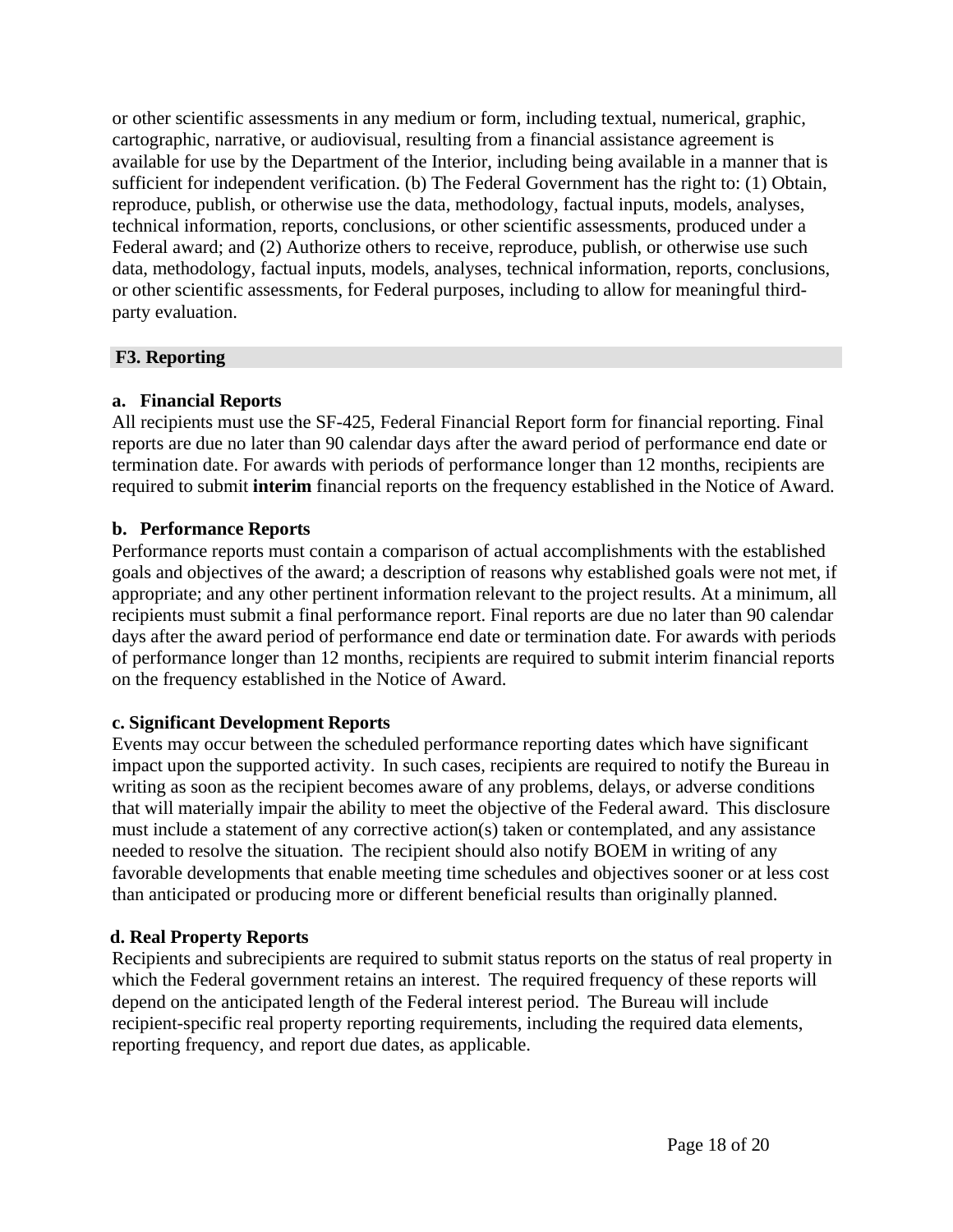#### **e. Conflict of Interest Disclosures**

Recipients must notify the program immediately in writing of any conflict of interest that arise during the life of their Federal award, including those reported to them by any subrecipient under the award. Recipients must notify the program in writing if any employees, including subrecipient and contractor personnel, are related to, married to, or have a close personal relationship with any Federal employee in the Federal funding program or who otherwise may have been involved in the review and selection of the award. The term employee means any individual engaged in the performance of work pursuant to the Federal award. Recipients may not have a former Federal employee as a key project official, or in any other substantial role related to their award, whose participation put them out of compliance with the legal authorities addressing post-Government employment restrictions. See the U.S. Office of Government Ethics website for more information on these restrictions. The BOEM will examine each conflict of interest disclosure based on its particular facts and the nature of the project and will determine if a significant potential conflict exists. If it does, BOEM will work with the recipient to determine an appropriate resolution. Failure to disclose and resolve conflicts of interest in a manner that satisfies BOEM may result in any of the remedies described in 2 CFR 200.339 Remedies for Noncompliance, including termination of the award.

## **f. Other Mandatory Disclosures**

The Non-Federal entity or applicant for a Federal award must disclose, in a timely manner, in writing to the Federal awarding agency or pass-through entity all violations of Federal criminal law involving fraud, bribery, or gratuity violations potentially affecting the Federal award. Non-Federal entities that receive a Federal award including the terms and conditions outlined in 2 CFR 200, Appendix XII—Award Term and Condition for Recipient Integrity and Performance Matters are required to report certain civil, criminal, or administrative proceedings to SAM. Failure to make required disclosures can result in any of the remedies described in 2 CFR 200.339 Remedies for Noncompliance, including suspension or debarment.

#### **g. Reporting Matters Related to Recipient Integrity and Performance**

If the total value of your currently active grants, cooperative agreements, and procurement contracts from all Federal awarding agencies exceeds \$10,000,000 for any period of time during the period of performance of this Federal award, then you as the recipient during that period of time must maintain the currency of information reported to the System for Award Management (SAM) that is made available in the designated integrity and performance system (currently the Federal Awardee Performance and Integrity Information System (FAPIIS)) about civil, criminal, or administrative proceedings in accordance with Appendix XII to 2 CFR 200.

# **G. Federal Awarding Agency Contact(s)**

**G1. Federal Awarding Agency Contact Name:** Paula Barksdale **Address:** 45600 Woodland Road, VAE-AMD, Sterling, VA 20166 **Telephone:** (703) 787-1743 **Email:** [paula.barksda](mailto:paula.barksdale@bsee.gov)[le@bsee.gov](mailto:le@bsee.gov)